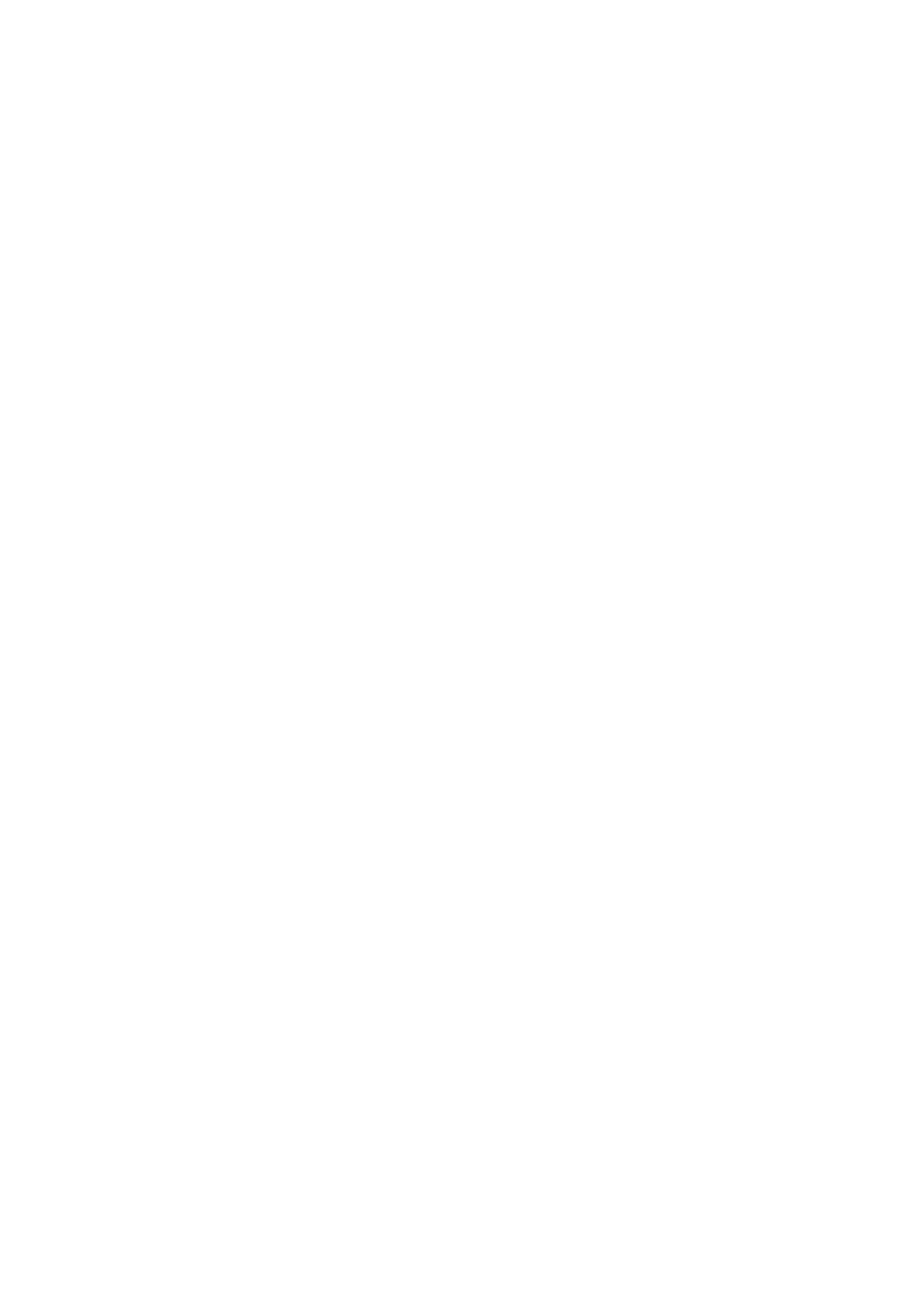## <span id="page-2-0"></span>**Guaranty and Declaration**

### **Copyright**

**SIGLENT TECHNOLOGIES CO., LTD All Rights Reserved.**

#### **Trademark Information**

**SIGLENT** is the registered trademark of **SIGLENT TECHNOLOGIES CO., LTD**

#### **Declaration**

- **SIGLENT** products are protected by patent law in and outside of P.R.C.
- **SIGLENT** reserves the right to modify or change parts of or all the specifications or pricing policies at company's sole decision.
- $\bullet$  Information in this publication replaces all previously corresponding material.
- Any way of copying, extracting or translating the contents of this manual is not allowed without the permission of **SIGLENT**.
- **SIGLENT** will not be responsible for losses caused by either incidental or consequential in connection with the furnishing, use or performance of this manual as well as any information contained.

### **Product Certification**

**SIGLENT** guarantees this product conforms to the national and industrial standards in china as well as the ISO9001: 2008 standard and the ISO14001: 2004 standard. Other international standard conformance certification is in progress.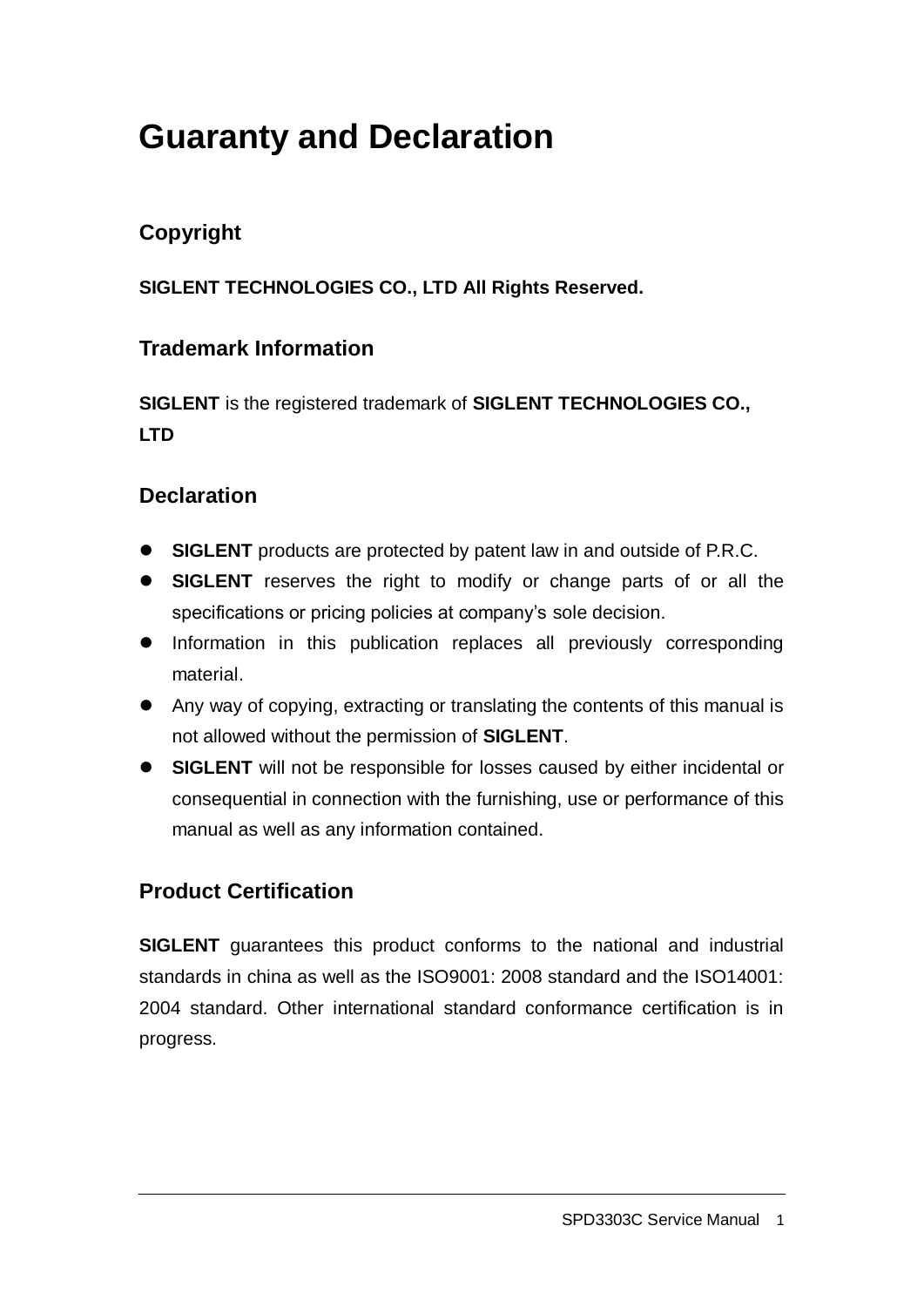## <span id="page-3-0"></span>**General Safety Summary**

Review the following safety precautions to avoid personal injuries and prevent damages to this product or any products connected to it. To avoid potential hazards, use this product only as specified.

**Only qualified personnel should perform service procedures.**

#### **To Avoid Fire or Personal Injuries**

**Use Proper Power Cord**. Use only the power cord specified for this product and approved by local state.

**Avoid Electric Shock**. To avoid injuries or losses of life, do not connect or disconnect probes or test leads while they are connected to a voltage source.

**Ground the Product**. This product is grounded through the protective terra conductor of the power line. To avoid electric shock, the grounding conductor must be connected to the earth. Make sure the instrument is grounded correctly before connecting its input or output terminals.

**Connect the Probe Properly**. Do not connect the probe ground lead to a high voltage since it has the isobaric electric potential as ground.

**Observe All Terminal Ratings**. To avoid fire or shock hazard, observe all ratings and markers on the instrument and check your manual for more information about ratings before connecting.

**Use Proper Fuse**. Use only the specified fuse.

**Do Not Operate Without Covers**. Do not operate this instrument with covers or panels removed.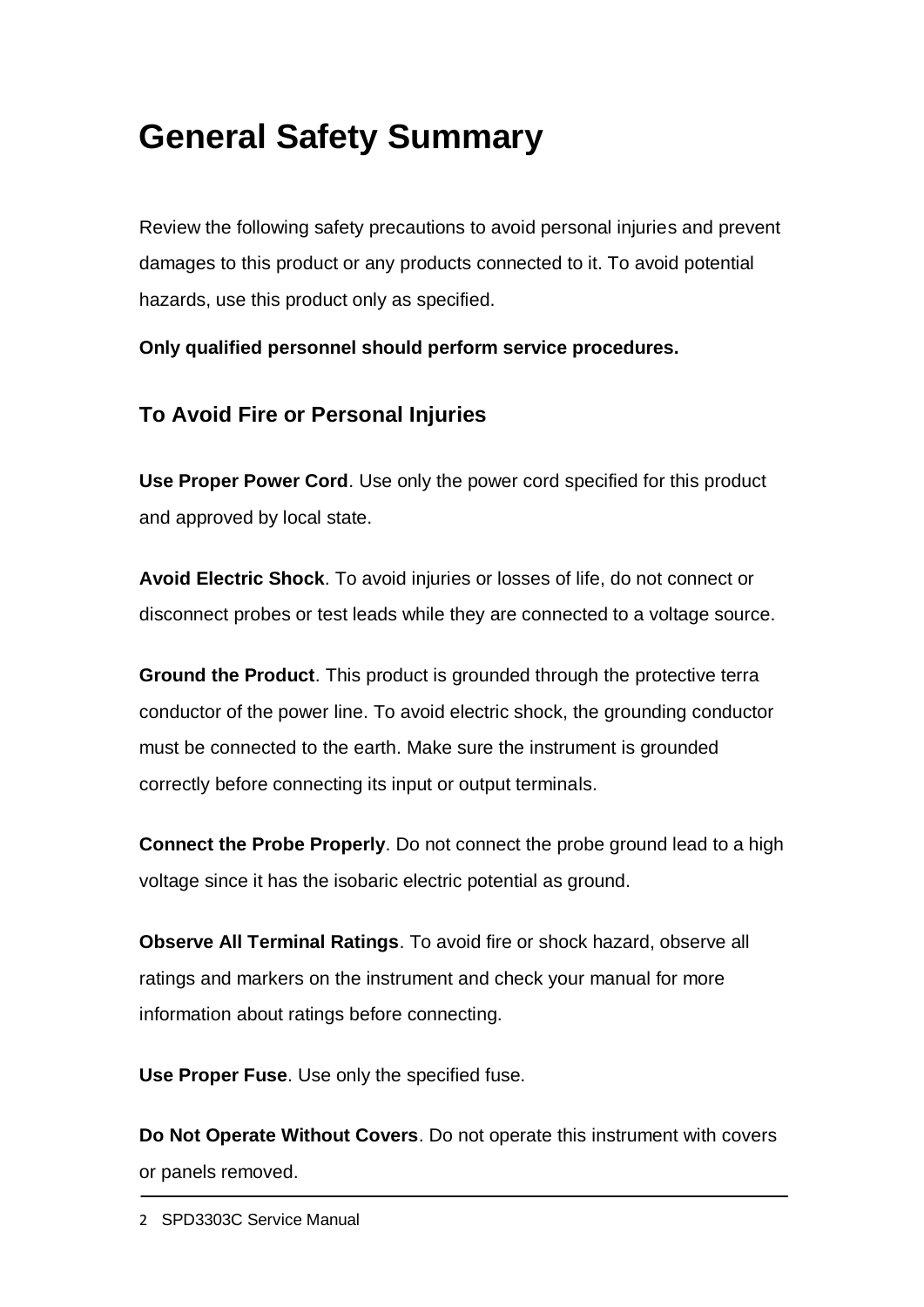**Avoid Circuit or Wire Exposed**. Do not touch exposed junctions and components when the unit is powered.

**Do Not Operate With Suspected Failures**. If you suspect damage occurs to this instrument, have it inspected by qualified service personnel before further operation. Any maintenance, adjustment or replacement especially to the circuits or accessories should be performed by SIGLENT authorized personnel.

**Keep Product Surfaces Clean and Dry.**

**Do Not Operate in Wet/Damp Conditions.** To avoid electric shock, do not operate the instrument in wet or damp condition.

**Do Not Operate in an Explosive Atmosphere.** To avoid injuries or fire hazards, do not operate in an explosive atmosphere.

#### **Safety Terms and Symbols**

**Terms on the Product.** These terms may appear on the product:

**DANGER:** Indicates an injury or hazard that may immediately happen. **WARNING:** Indicates an injury or hazard may be accessible potentially. **CAUTION:** Indicates damage to the instrument or other property may occur.

**Symbols on the Product.** These symbols may appear on the product:





**Hazardous** Voltage

Refer to **Instructions** 



Protective Earth **Terminal** 



Chassis Ground



Test Ground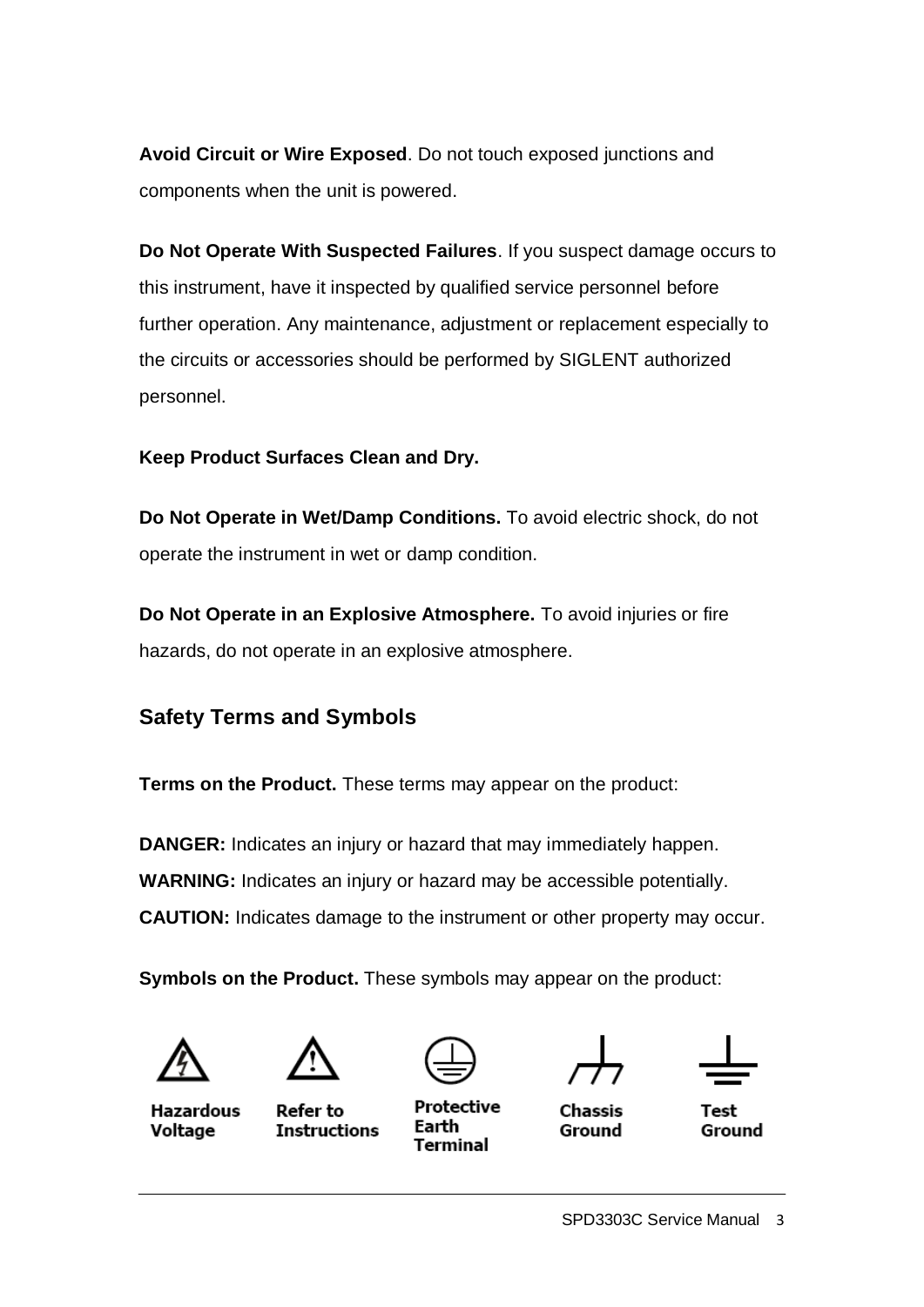## **Content**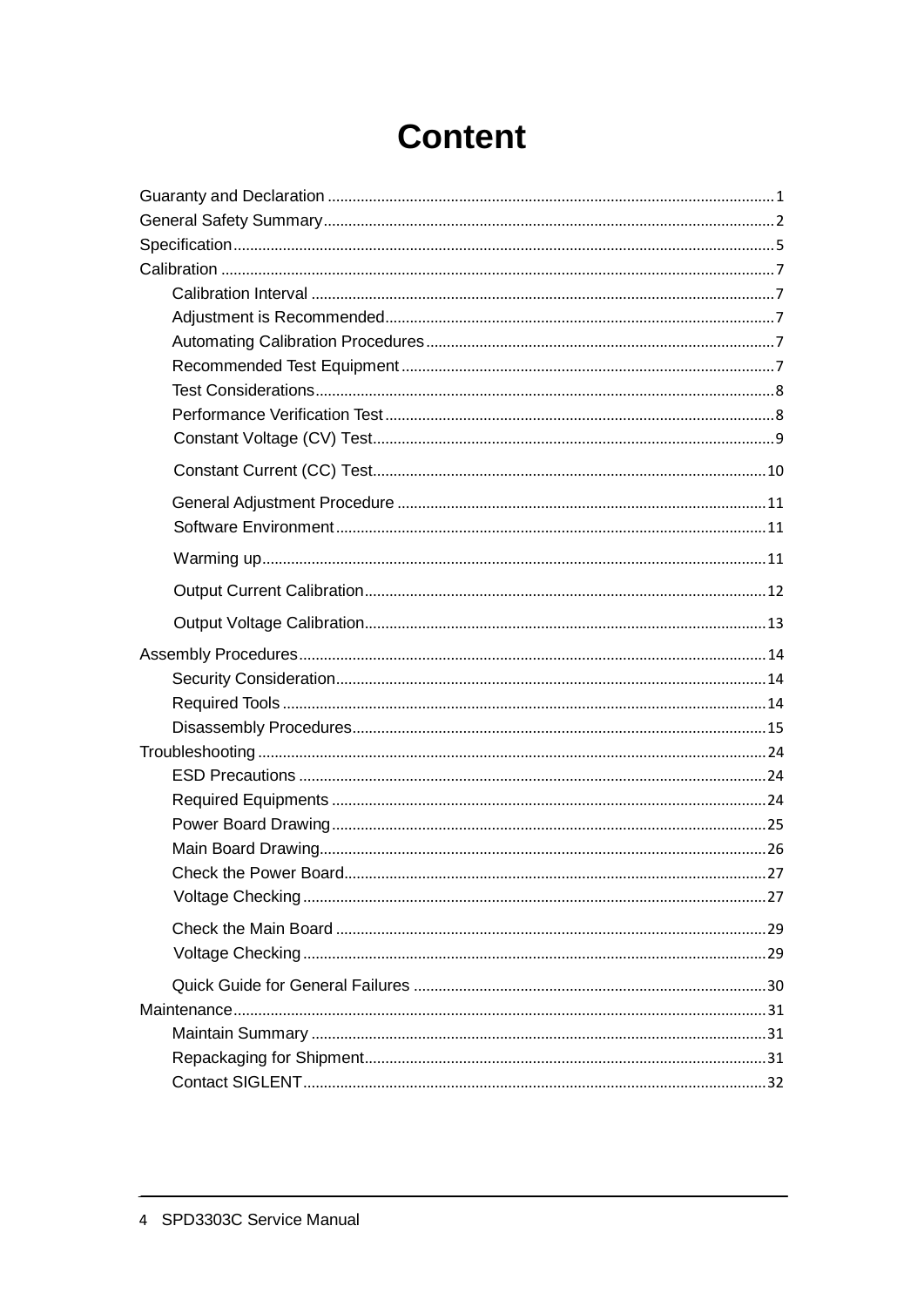## <span id="page-6-0"></span>**Specification**

Test conditions: warm-up for at least 30minitus, with temperature between +18℃~+28℃ and .

| <b>Output</b>        | CH1/CH2 independent            | $0 - 32V$ , $0 - 3.2A$                             |
|----------------------|--------------------------------|----------------------------------------------------|
| <b>Ratings</b>       | CH1/CH2 series                 | $0 \sim 64V$ , $0 \sim 3.2A$                       |
|                      | CH1/CH2 parallel               | $0 \sim 32V$ , $0 \sim 6.4A$                       |
|                      | CH <sub>3</sub>                | 2.5V/3.3V/5.0V, 3.2A                               |
| <b>Constant</b>      | Line regulation                | ≤0.01%+3mV                                         |
|                      | Voltage Mode Load regulation   | ≤0.01%+3mV                                         |
|                      | Ripple and noise               | $\leq 1$ mVrms (5Hz $\sim 1$ MHz)                  |
|                      | Recover time                   | $\leq$ 50µs(50% load change , minimum              |
|                      |                                | load 0.5A)                                         |
|                      | Temperature coefficient        | ≤300ppm/°C                                         |
| <b>Constant</b>      | Line regulation                | ≤0.2%+3mA                                          |
| <b>Current Mode</b>  | Load regulation                | $≤0.2%+3mA$                                        |
|                      | Ripple and noise               | ≤3mArms                                            |
| CH <sub>3</sub>      | Line Regulation                | ≤0.01%+3mV                                         |
|                      | Load Regulation                | ≤0.01%+3mV                                         |
|                      | Ripple and noise               | $\leq 1$ mVrms (5Hz $\sim 1$ MHz)                  |
| <b>Tracking</b>      | Track error                    | ≤0.5%+10mV of Master(No Load)                      |
| <b>Operation</b>     |                                |                                                    |
| <b>Parallel Mode</b> | Line Regulation                | ≤0.01%+3mV                                         |
|                      | <b>Load Regulation</b>         | ≤0.01%+3mV                                         |
| <b>Series Mode</b>   | Line Regulation                | ≤ 0.01%+5mV                                        |
|                      | Load Regulation                | ≤ 300m $V$                                         |
| <b>Resolution</b>    | Voltage                        | 10mV                                               |
|                      | Current                        | 10 <sub>m</sub> A                                  |
| <b>Display</b>       | Ammeter                        | 3.2A full scale,<br>3 digits<br><b>LED</b> display |
|                      | Voltmeter                      | 32V full scale, 4 digits LED display               |
| <b>Accuracy</b>      | Program accuracy               | Voltage: $\pm$ (0.5% of reading + 2digits)         |
|                      |                                | Current: $\pm$ (0.5% of reading + 2digits)         |
|                      | Readback accuracy              | Voltage: $\pm$ (0.5% of reading + 2digits)         |
|                      |                                | Current: $\pm$ (0.5% of reading + 2digits)         |
| <b>Insulation</b>    | Case to terminal               | 20M $\Omega$ or above (DC 500V)                    |
|                      | Case to AC line                | 30MΩor above (DC 500V)                             |
| <b>Operating</b>     | Indoor                         |                                                    |
| environment          | Elevation                      | ≤2000 m                                            |
|                      | <b>Environment temperature</b> | $0 - 40^{\circ}$ C                                 |
|                      | Relative humidity              | ≤80%                                               |
|                      | <b>Installation level</b>      | $\rm II$                                           |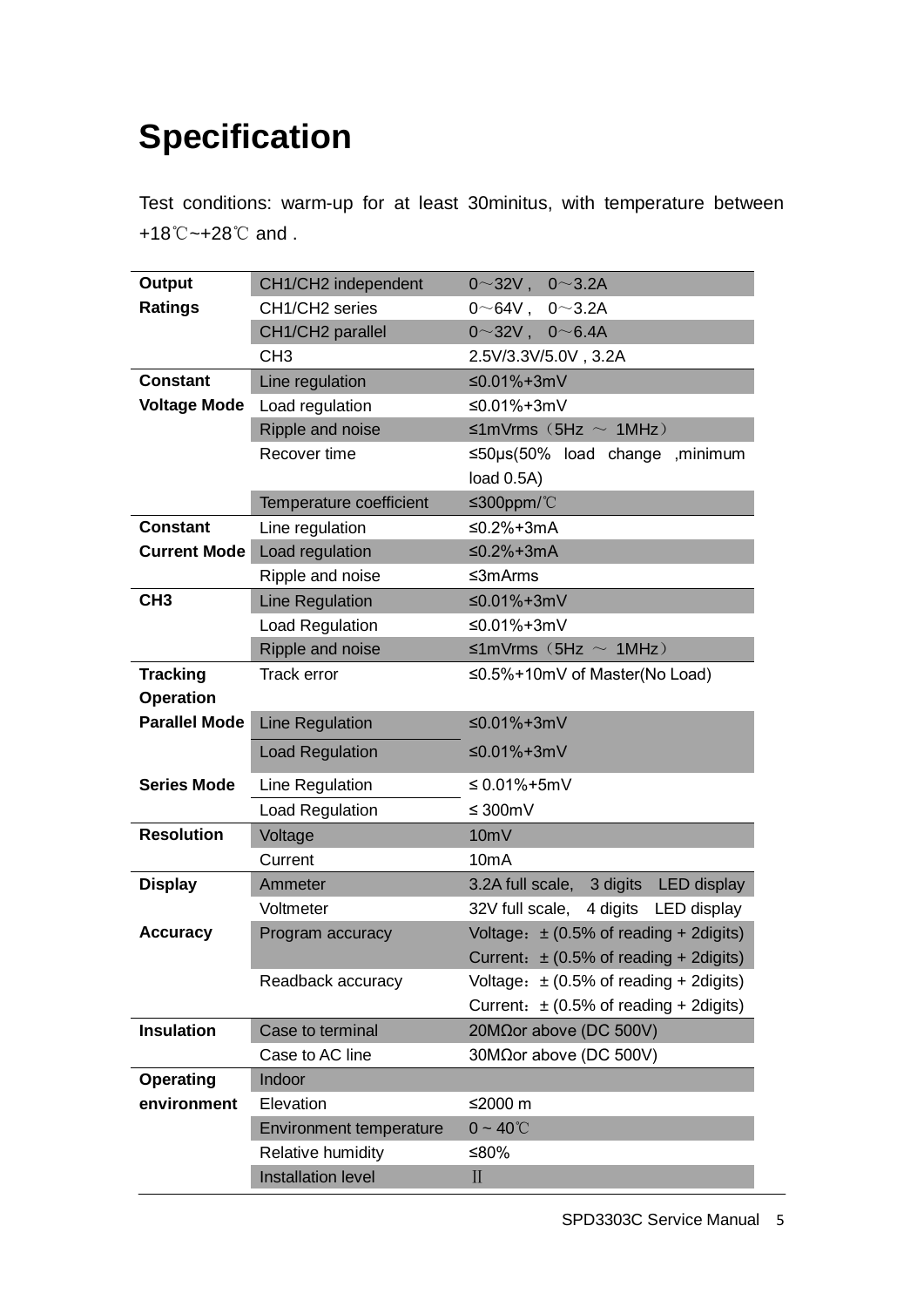|                | Pollution level                     |                         |
|----------------|-------------------------------------|-------------------------|
| <b>Storage</b> | Environment temperature             | $-10 \sim 70^{\circ}$ C |
| environment    | Relative humidity                   | $\leq 70\%$             |
| Power supply   | AC 100V/120V/220V/230V±10%, 50/60HZ |                         |
| <b>Size</b>    | 275mm x 225mm x 136mm               |                         |
| Weight         | 7.5kg                               |                         |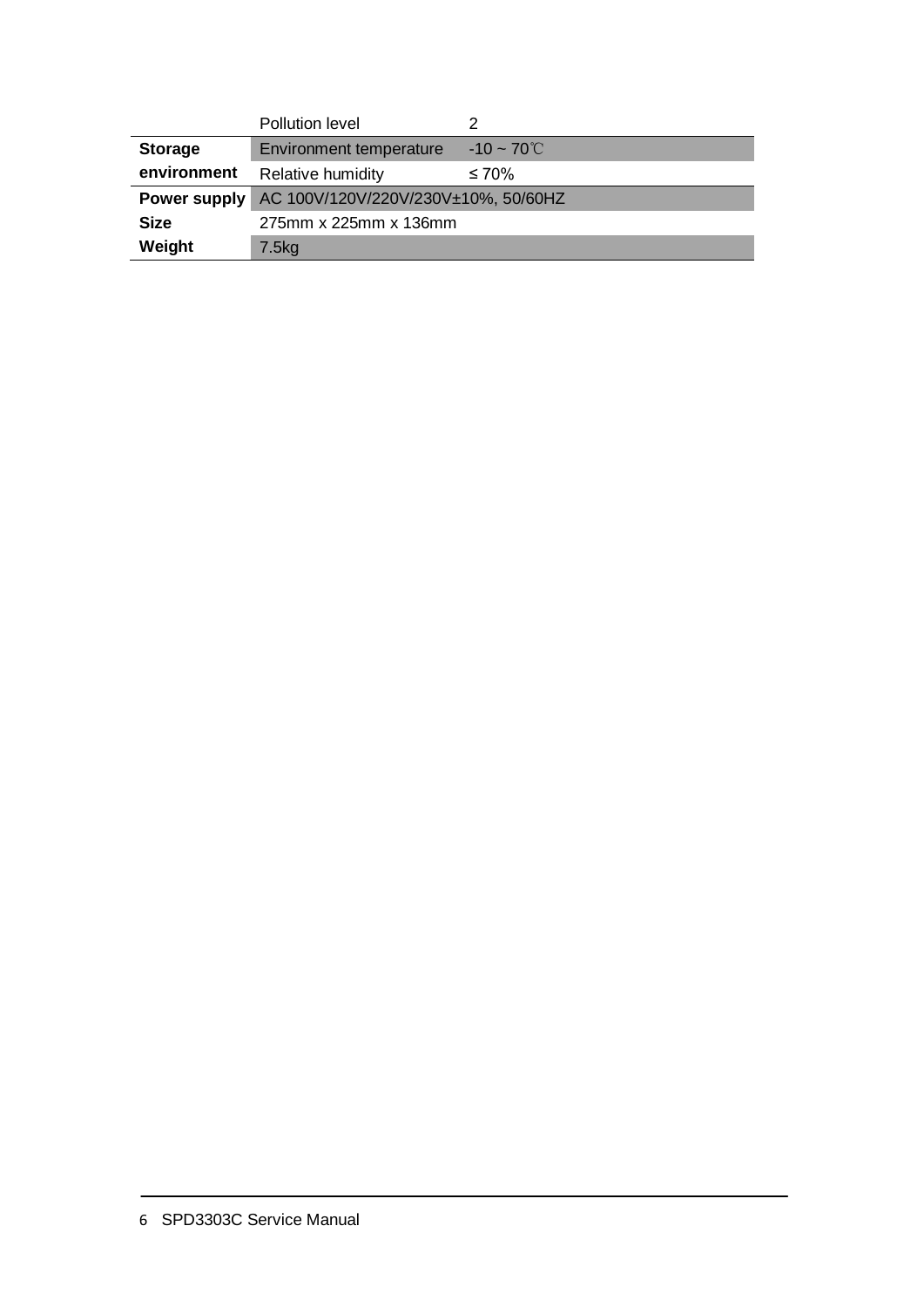## <span id="page-8-0"></span>**Calibration**

This calibration procedure contains performance verification procedures and adjustment procedures. After receiving a generator, it is recommended to first confirm that the performance is related to the specifications. If so, then perform the appropriate adjustments.

## <span id="page-8-1"></span>**Calibration Interval**

The instrument should be calibrated on a regular interval determined by the measurement accuracy requirements of your application. A 1-year interval is adequate for most applications. Accuracy specifications will remain valid only if adjustment is made at regular calibration intervals. Accuracy specifications are not valid beyond the1-year calibration interval. **SIGLENT** does not recommend extending calibration intervals beyond 2 years for any application.

## <span id="page-8-2"></span>**Adjustment is Recommended**

Specifications are valid only within the period from the last adjustment. Whatever calibration interval you select, **SIGLENT** recommends that re-adjustment should always be performed within the calibration interval. This is necessary to ensure the accuracy of the performance data measured during the calibration interval.

## <span id="page-8-3"></span>**Automating Calibration Procedures**

The complete verification and adjust procedures can be automated with the use of appropriate automated test instrumentation. The complete instrument configurations specified for each test may be programmed via the remote interface. Verification data can then be read-back from the instrument into a test program and compared to the appropriate test limit values.

The instrument can also be adjusted from the remote interface. Remote adjustment is similar to the local front-panel procedure. A PC can be used to perform the adjustment by first selecting the required function and range. The adjustment command is sent to the instrument and then the adjustment is initiated over the remote interface.

## <span id="page-8-4"></span>**Recommended Test Equipment**

The test equipment instrumentation recommended for the performance verification and adjustment procedures is listed below. If the exact instrument is not available, substitute with the instrument of equivalent accuracy.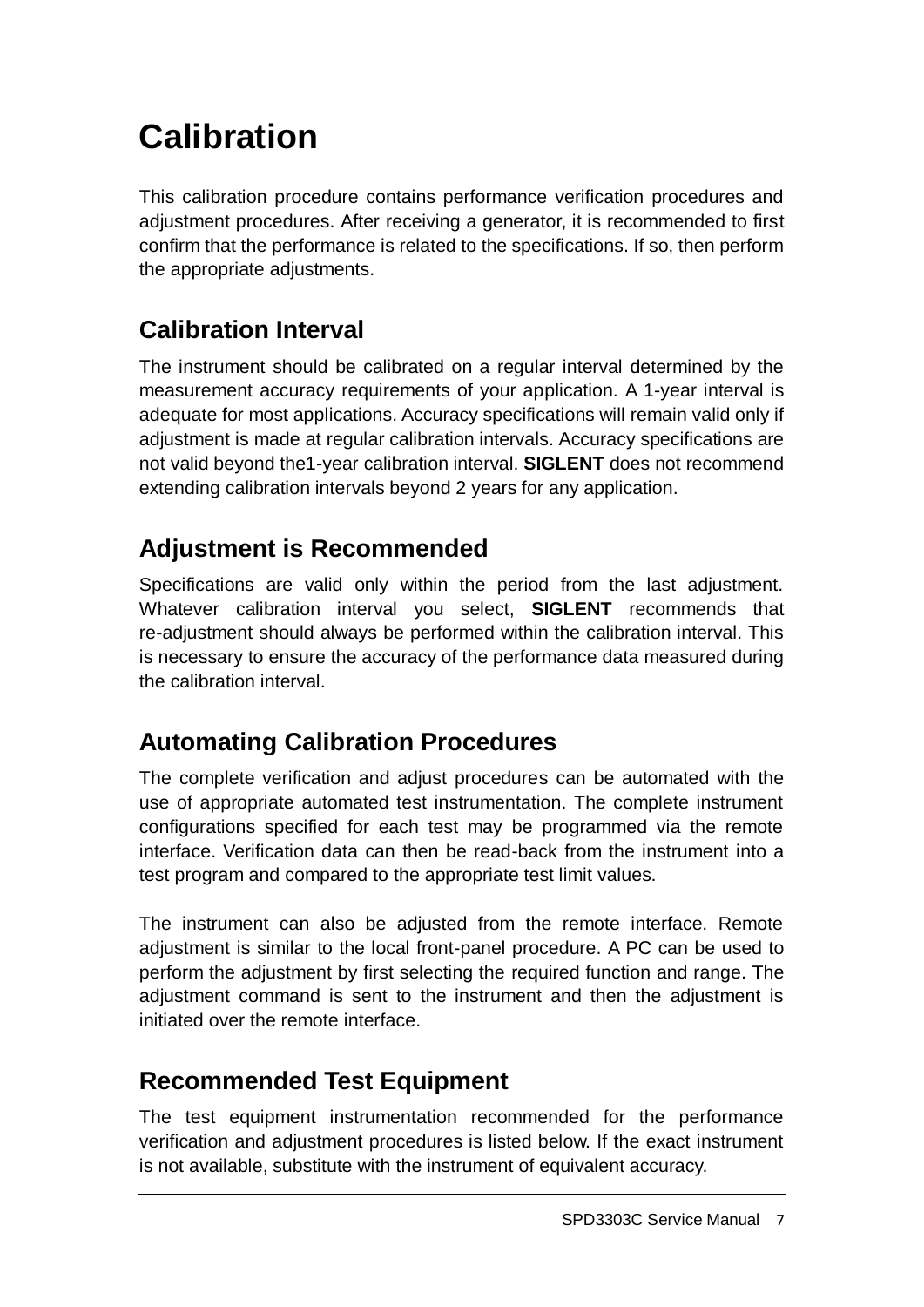| <b>Instrument</b>         | <b>Requirements</b>                                               | <b>Recommended Model</b> |  |
|---------------------------|-------------------------------------------------------------------|--------------------------|--|
| Digital Multimeter (DMM)  | DC voltage/current:<br>accuracy: 100 ppm<br>resolution: 100 µV/µA | Siglent SDM3055          |  |
| <b>DC Electronic Load</b> | specification:<br>80V/20A/200W                                    | ITECH IT8702             |  |

### <span id="page-9-0"></span>**Test Considerations**

For optimum performance, all procedures should comply with the following recommendations:

- Assure that the calibration ambient temperature is stable and between 18℃ and 28℃. Ideally, the calibration should be performed at 23℃±1℃.
- Assure ambient relative humidity is less than 70%.
- Allow a 30 minute warm-up period before verification or adjustment.
- Keep the measurement cables as short as possible, consistent with the impedance requirements.

## <span id="page-9-1"></span>**Performance Verification Test**

The performance verification tests are recommended as acceptance tests upon receipt of the instrument. The acceptance test results should be compared against the specifications given in chapter "**Specification"**. After acceptance, repeat the performance verification tests at every calibration interval.

If the instrument fails performance verification, adjustment or repair is required.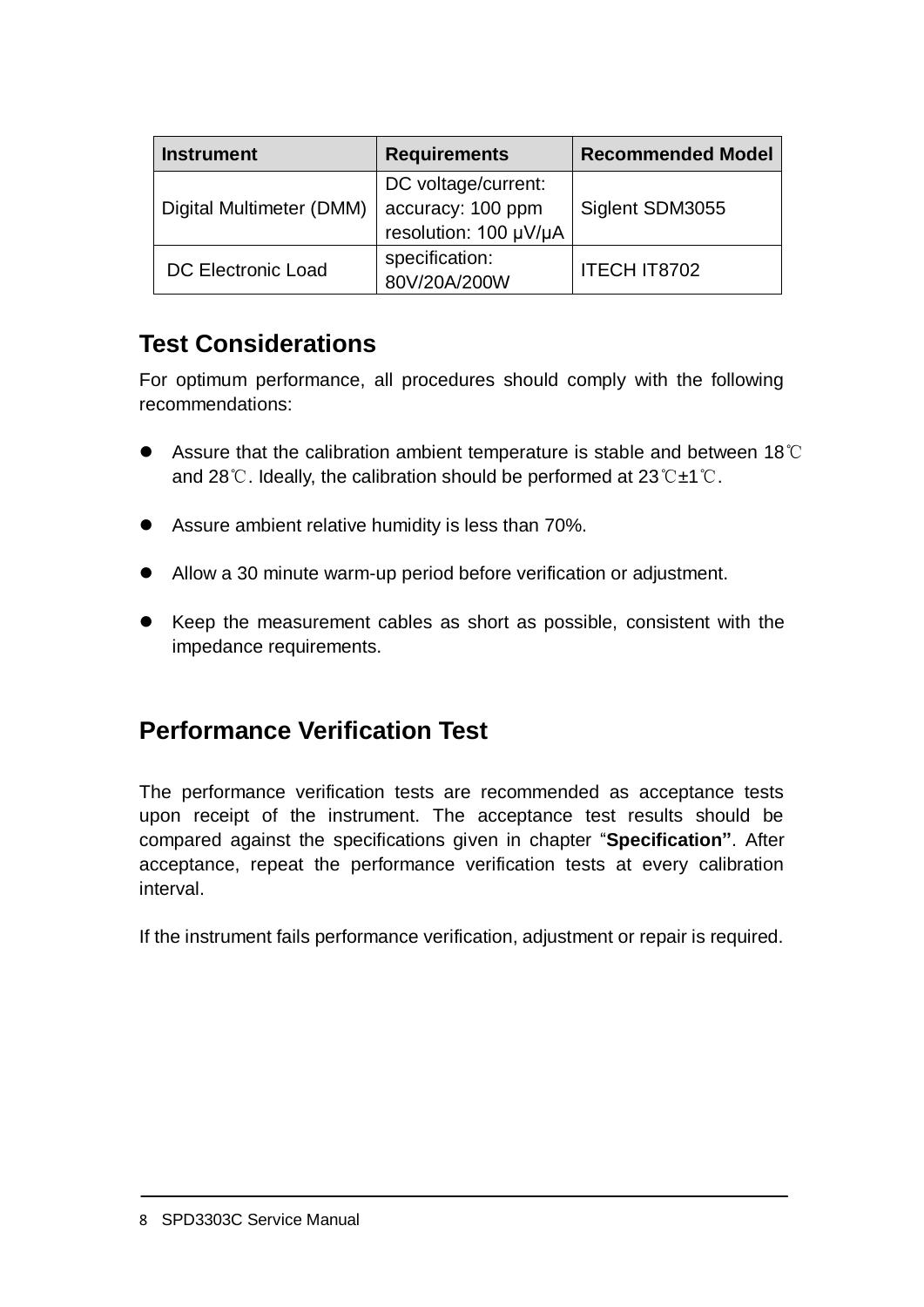### <span id="page-10-0"></span>**Constant Voltage (CV) Test**

1. Set the DMM to measure DC voltage. Connect the DMM to the CH1(CH2) output of the SPD3303C as shown below.



- 2. Turn on CH1(CH2) and change the current setting value to 0.1A.
- 3. Set the instrument to each output value described in the table below, then verify the voltage readback value and measure the output voltage with the DMM..

| <b>Output voltage setting</b> | <b>Output/Readback voltage limits</b> |
|-------------------------------|---------------------------------------|
| $0 \text{ mV}$                | $-20$ mV $\sim$ 20 mV                 |
| 100 mV                        | $79.5$ mV $\sim$ 120.5 mV             |
| 1 V                           | $0.975 V \sim 1.025 V$                |
| 10 V                          | $9.93 V \sim 10.07 V$                 |
| 25 V                          | 24.855 V ~ 25.145 V                   |
| 30V                           | 29.83 V ~ 30.17V                      |

4. Compare the measured voltage to the spec range shown in the table above.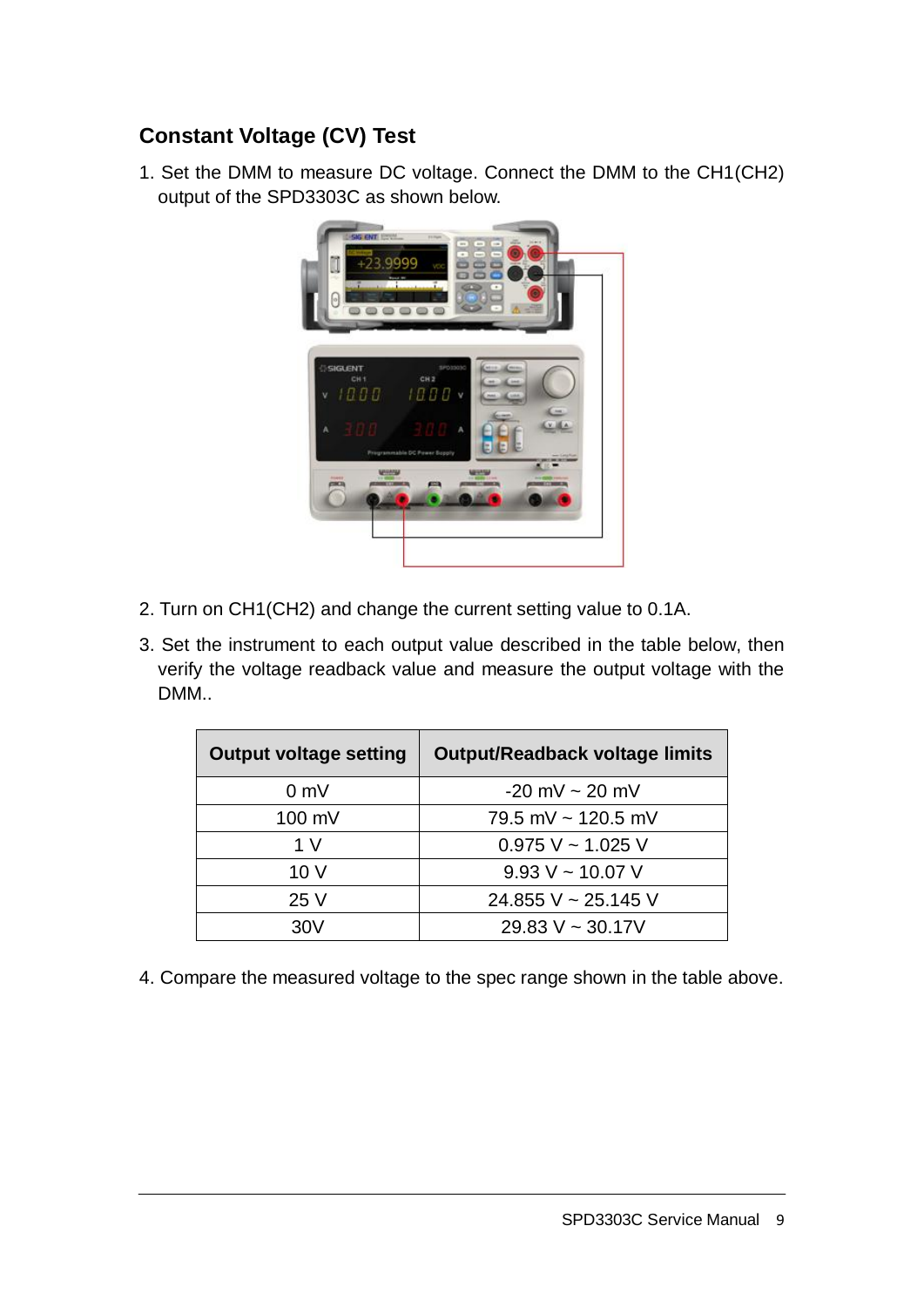#### <span id="page-11-0"></span>**Constant Current (CC) Test**

1. Set the DMM to measure DC current. Set the DC Electronic Load to constant current mode and set the current value to 3.2A. Connect the DMM to the CH1(CH2) output of the SPD3303C as shown below.



- 2. Turn on CH1(CH2) and change the voltage setting value to 30V.
- 3. Set the instrument to each output value described in the table below, then verify the current readback value and measure the output current with the DMM..

| <b>Output current setting</b> | <b>Output/Readback current limits</b> |
|-------------------------------|---------------------------------------|
| 0 mA                          | $-20 \text{ mA} \sim 20 \text{ mA}$   |
| 100 mA                        | 79.5 mA $\sim$ 120.5 mA               |
| 1 A                           | $0.975 A - 1.025 A$                   |
| 2.5A                          | 2.4675 A $\sim$ 2.5325 A              |
| 3 A                           | $2.965A - 3.035A$                     |

4. Compare the measured current to the spec range shown in the table above.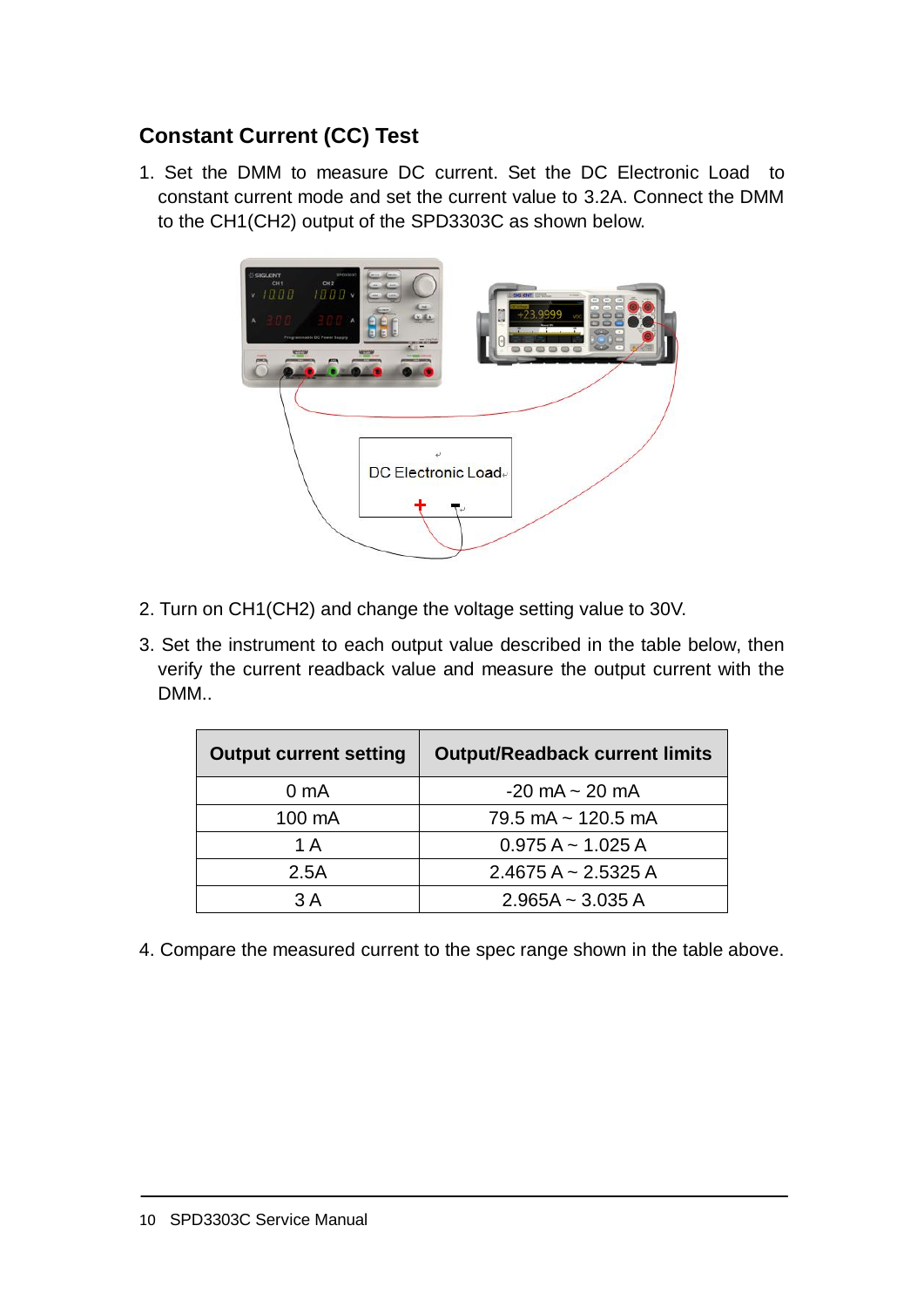## <span id="page-12-0"></span>**General Adjustment Procedure**

The following explains how to adjust the SPD3303C power supply for optimum operating performance.

- **Output Voltage Calibration** which calibrates the output voltage accuracy.
- **Output Current Calibration** which calibrates the output current accuracy.

#### <span id="page-12-1"></span>**Software Environment**

#### **1. Python**

Make sure you have installed Python 2.7 in your computer. The following modules of Python are required as well: PyVisa, PyQt4 and PyWin32.

#### **2. Microsoft Office**

As test reports are saved as '.xls', it is necessary that you are working with MS Office 2003 or higher version.

#### **3. NI VISA**

The Python module, PyVisa, is based on VISA I/O library which can be derived from NI VISA

#### <span id="page-12-2"></span>**Warming up**

Before performing the adjustment procedures, let the generator and other test equipment warm up for at least 30 minutes in an ambient temperature between 18 °C and 28 °C. Adjustments performed prior to warm-up or outside this temperature range may result in poor performance.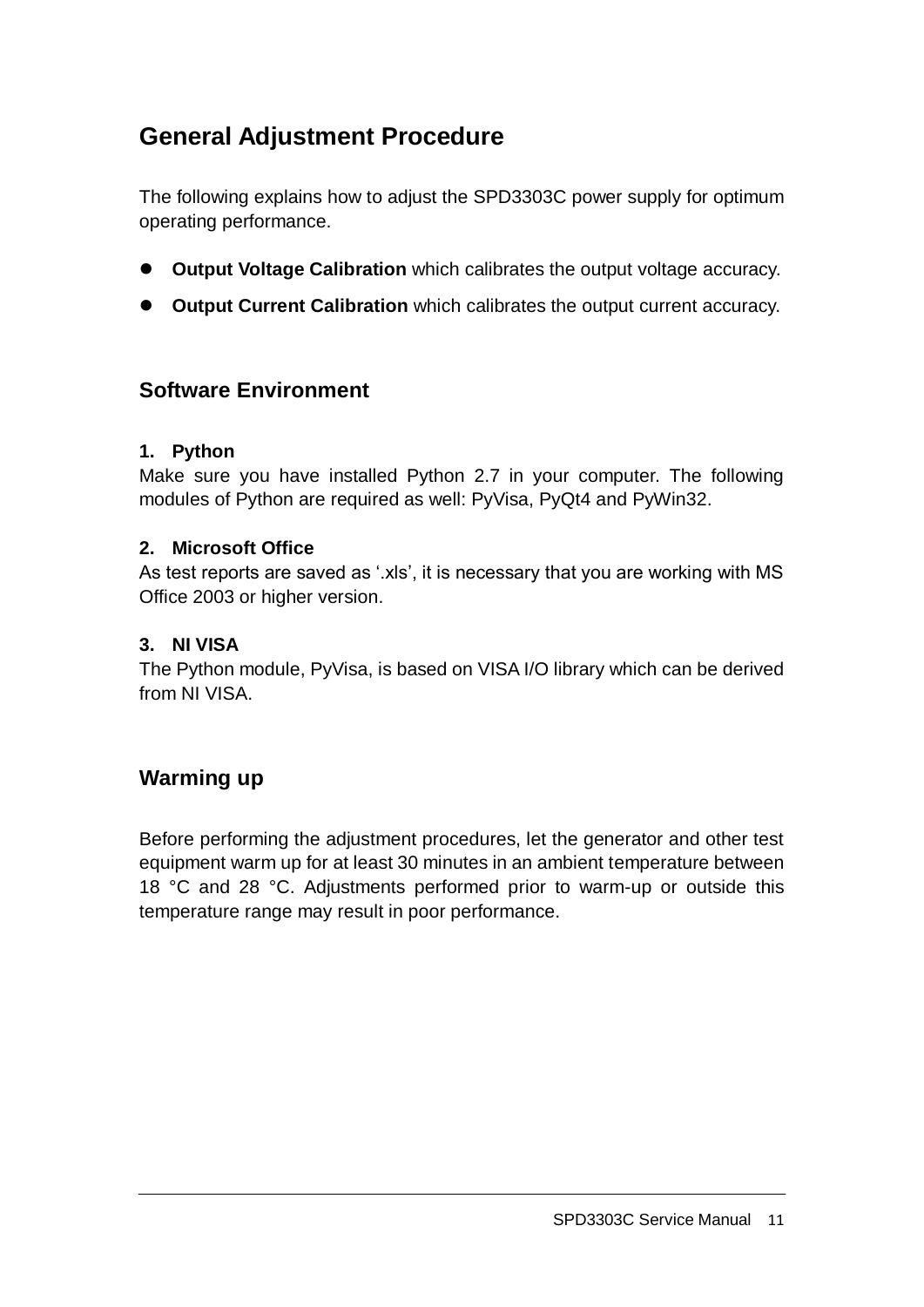### <span id="page-13-0"></span>**Output Voltage Calibration**

1. Connect the DMM, PC and SPD3303C generator as shown below:



2. Double click and run the script **VoltageCalib.py** prepared previously. Then Change the channel connection according to the prompt message.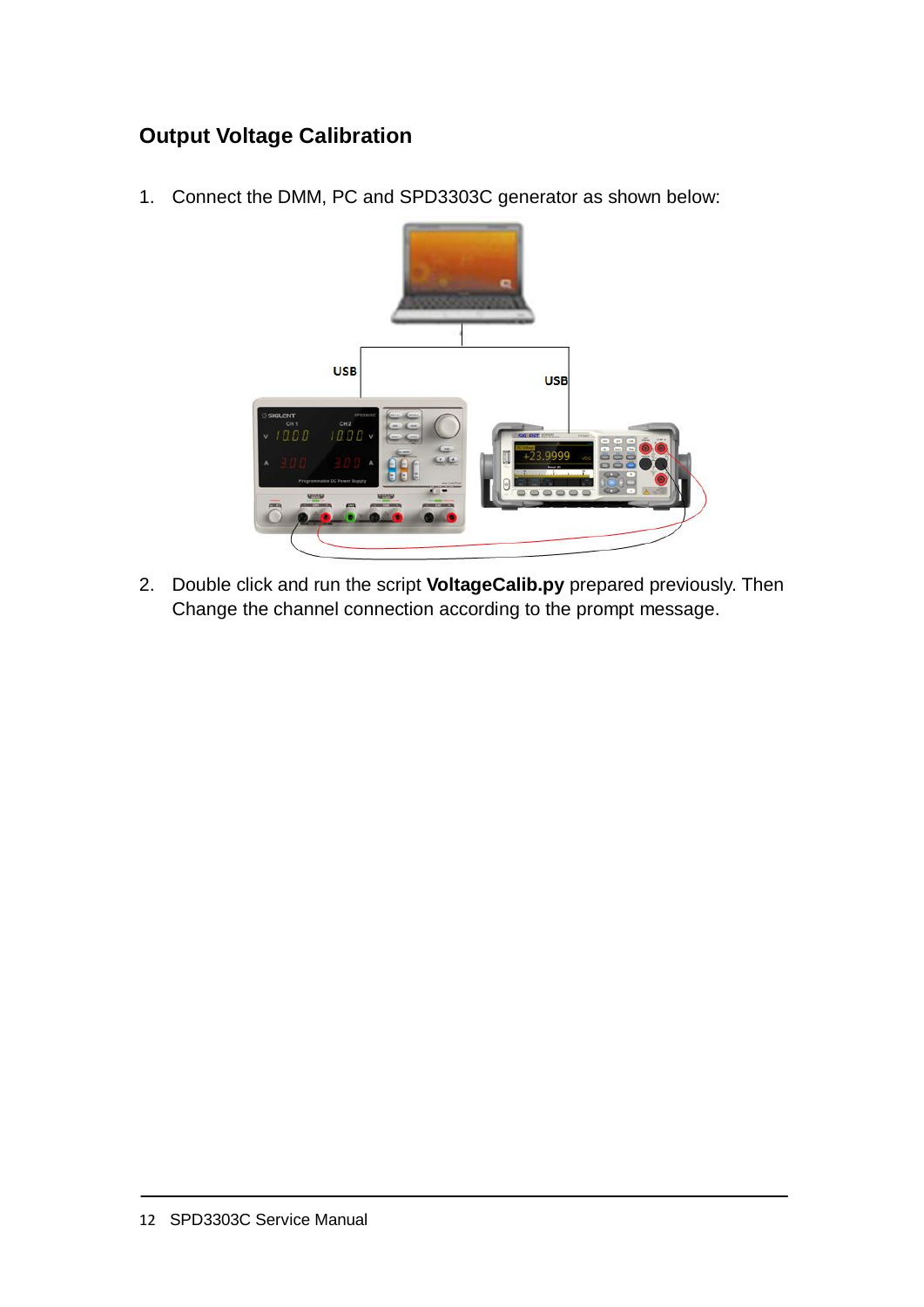### <span id="page-14-0"></span>**Output Current Calibration**

1. Connect the DMM, PC and SPD3303C generator as shown below:



2. Double click and run the script **CurrentCalib.py** prepared previously. Then Change the channel connection according to the prompt message.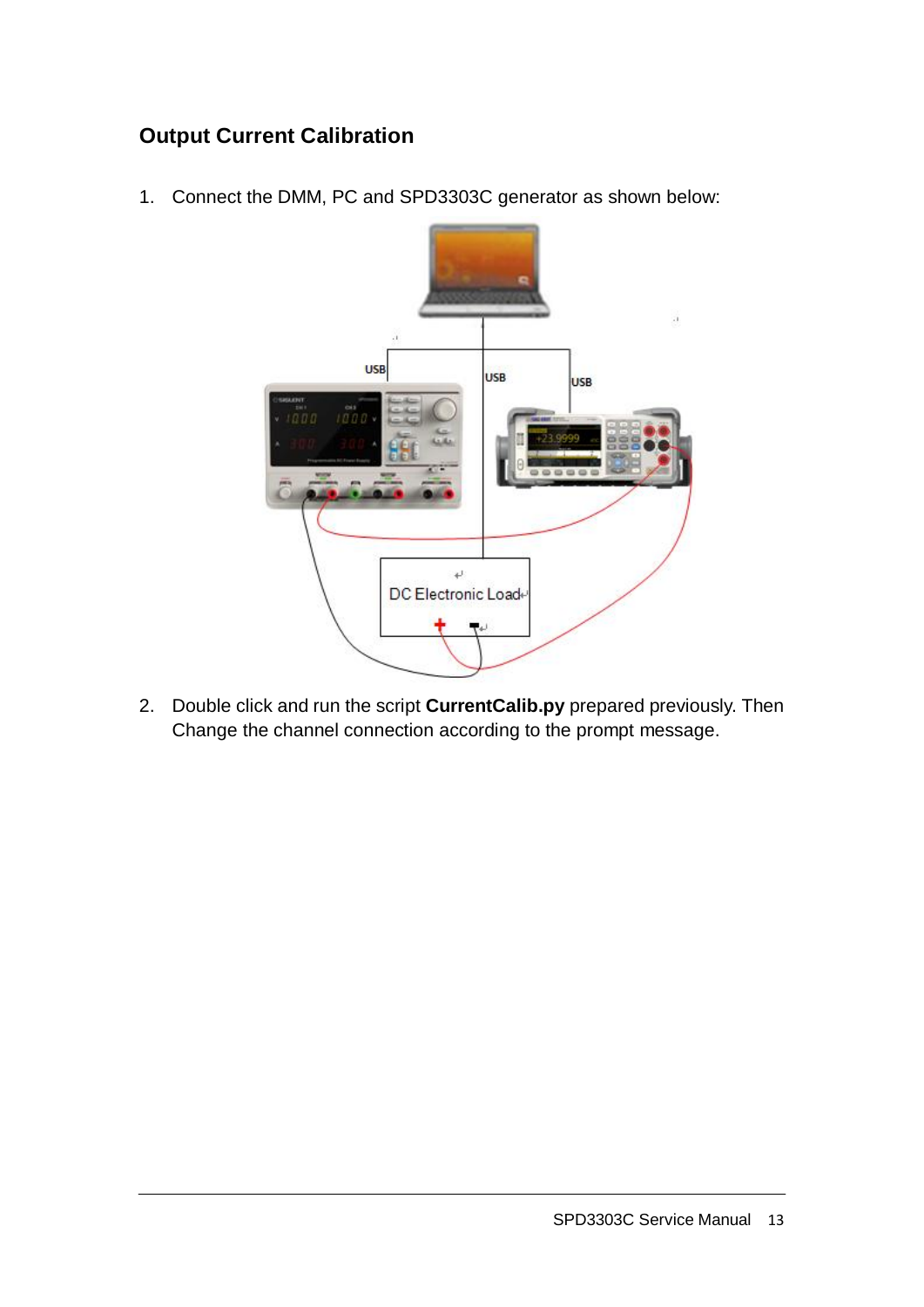## <span id="page-15-0"></span>**Assembly Procedures**

This chapter describes how to remove the major modules from the SPD3303C series generator. To install the removed modules or replace new modules, please follow corresponding operating steps in reverse order.

## <span id="page-15-1"></span>**Security Consideration**

Only qualified personnel should perform the disassembly procedures. Whenever possible, disconnect the power before removing or replacing. Otherwise, personal injuries or damages to the components may occur.

**Avoid Electric Shock** Hazardous voltages exist on the power supply module. To avoid electrical shock, disconnect the power cord from the generator, and then wait at least three minutes for the capacitors in the generator to discharge before beginning the disassembly.

**Preventing ESD** Almost all electrical components can be damaged by electrostatic discharge (ESD) during handling. Component damages can occur at electrostatic discharge voltages as low as 50 volts. The following guidelines will help preventing ESD damage when servicing the instrument or any electronic device.

- ◆ Disassemble instruments only in a static-free work area.
- ◆ Use a conductive work area to reduce static charges.
- ◆ Use a conductive wrist strap to reduce static charge accumulation.
- $\blacklozenge$  Minimize handling.
- $\blacklozenge$  Keep replacement parts in original static-free packaging.
- ◆ Remove all plastic, foam, vinyl, paper and other static-generating materials from the immediate work area.
- ◆ Use only anti-static solder suckers.

### <span id="page-15-2"></span>**Required Tools**

Use these tools to remove or replace the modules in the generator:

- **•** Anti-static gloves
- The multifunctional screwdriver or electric screwdriver
- Needle-nose pliers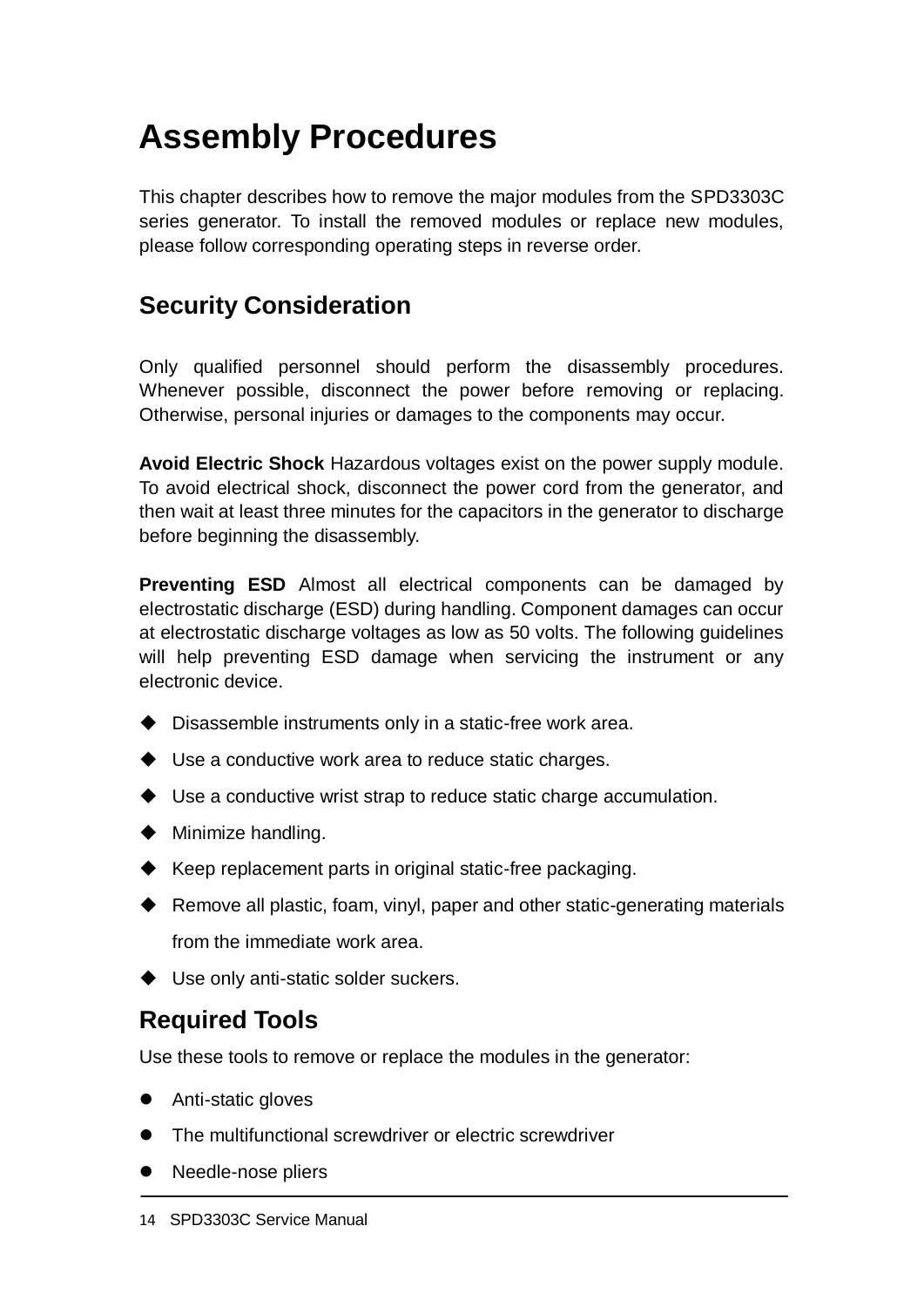## <span id="page-16-0"></span>**Disassembly Procedures**

#### **Step 1: Remove handle components**

Remove the 2 PCS KM4 \* 16 screw, handle fixed tablet (2 PCS) and handle.



#### **Step 2: Remove the metal plate**

Remove 6 PCS screw on two sides,then remove the metal cover plate.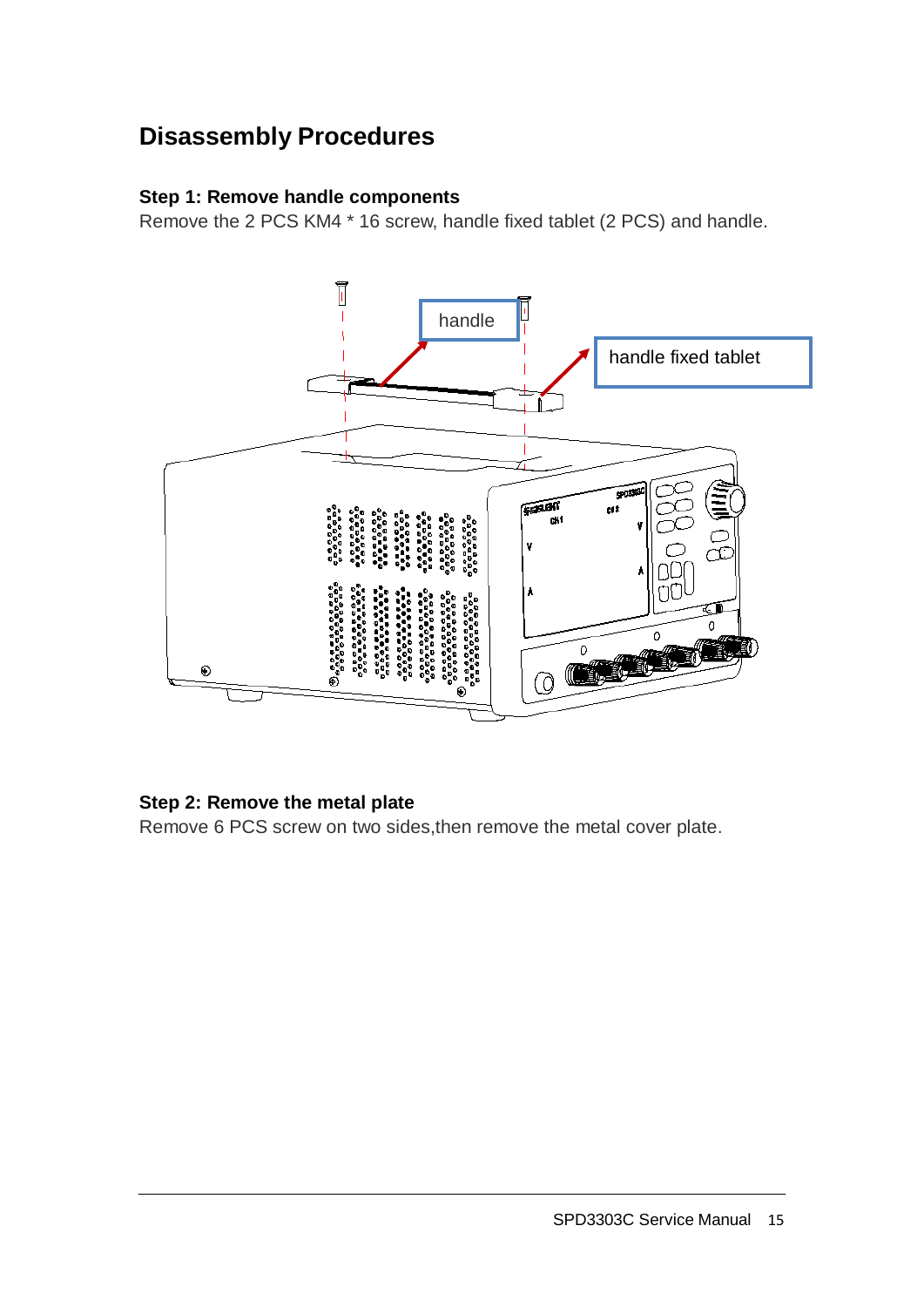

#### **Step 3: Remove the handle strut bone**

Removed 4 PCS screws as shown in the figure below, and remove the strut bone according to the direction indicated by the arrow.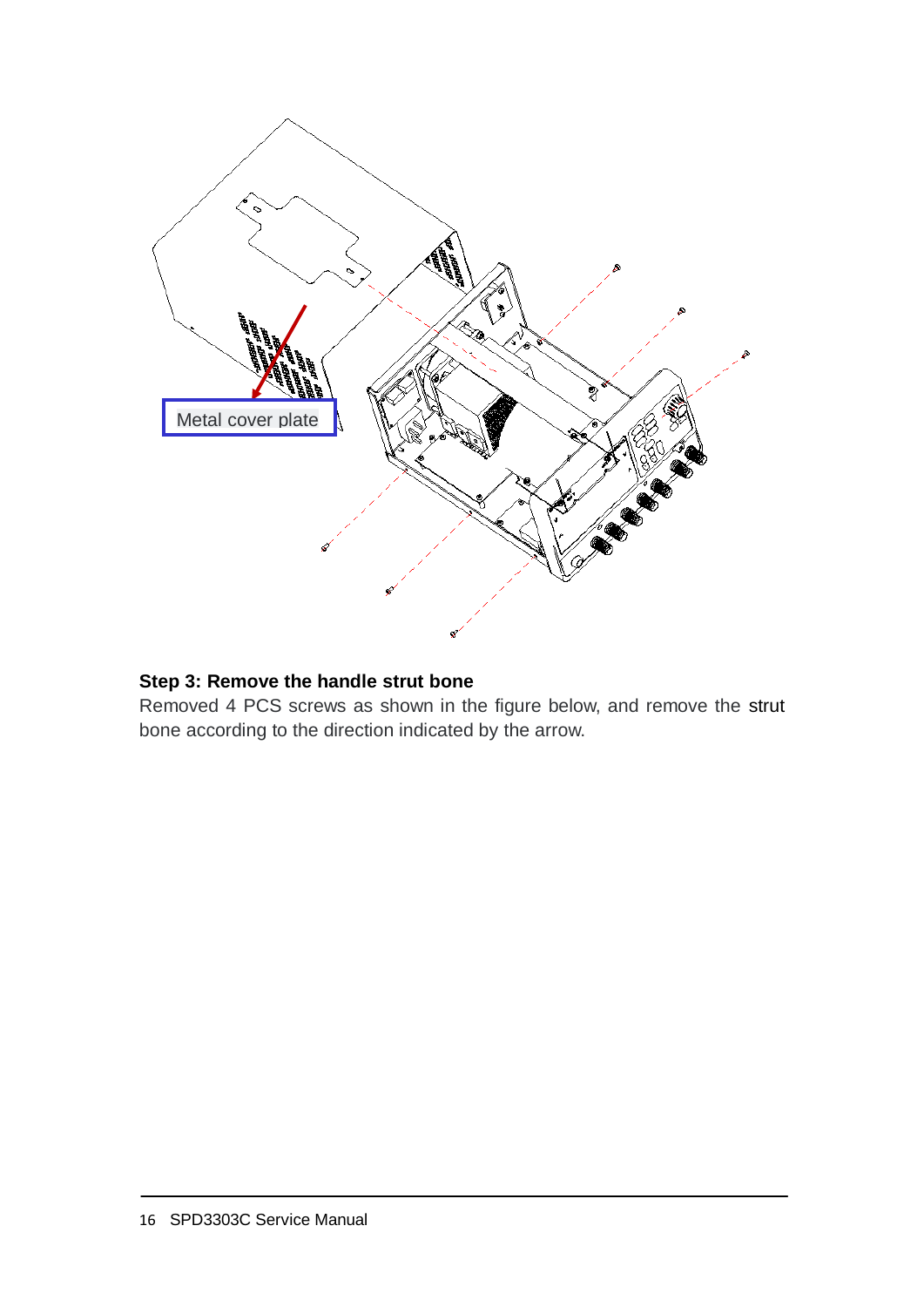

#### **Step 4: Separate the front panel and the hardware components**

Remove 4 PCS screws and the cables between the front panel and hardware baseboard, remove the front panel and the power button.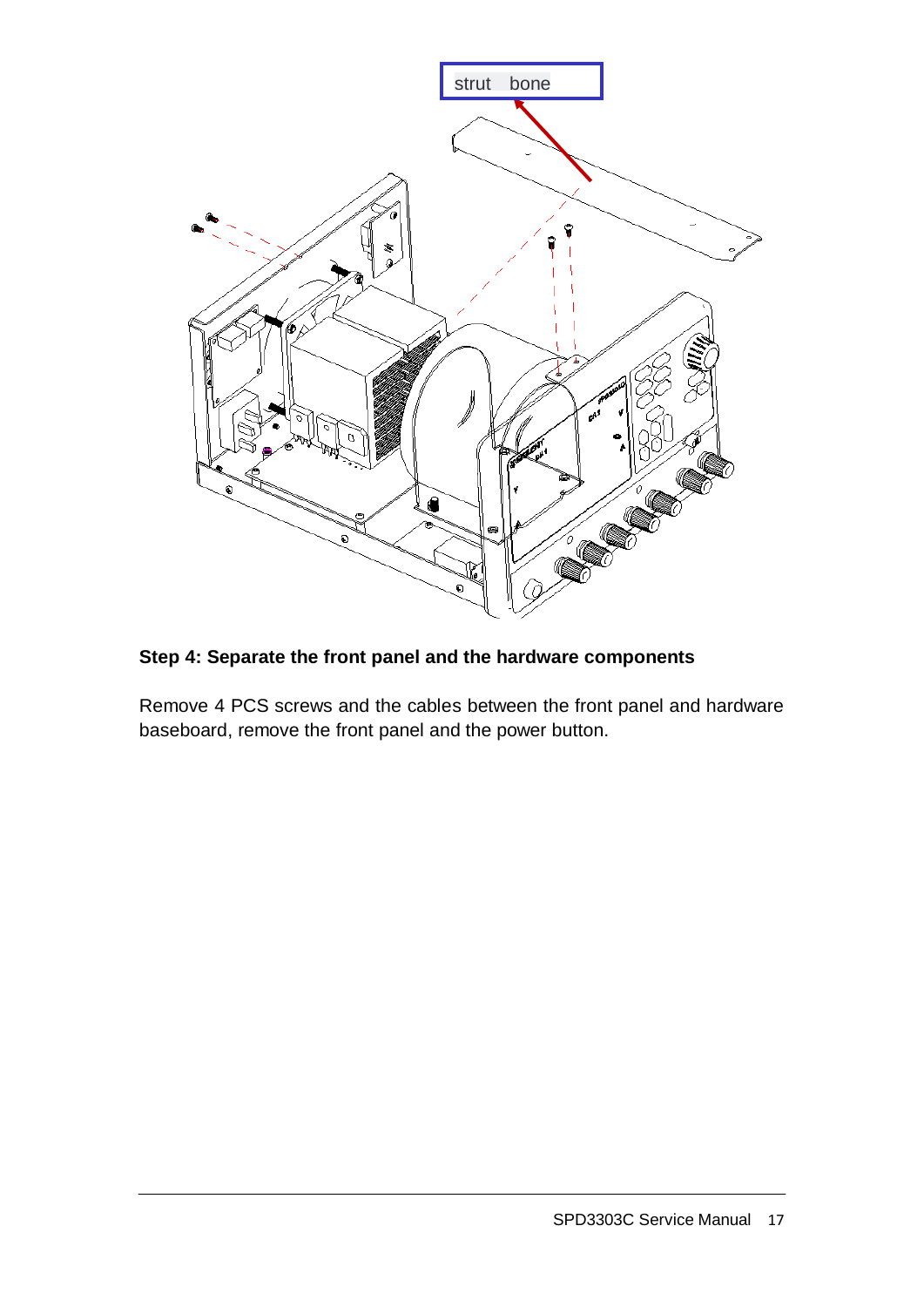

#### **Step 5: Remove the front panel components**

Remove the 4 PCS screws, 7 PCS combination screw, screen ribbon cable on the main control board, then the main control board, wave button cap and 7 PCS terminal can be removed; Remove 4 PCS screw between the metal front panel and plastic shell, then the metal front panel can be removed; Remove 6 PCS screw on key board, then the key board can be removed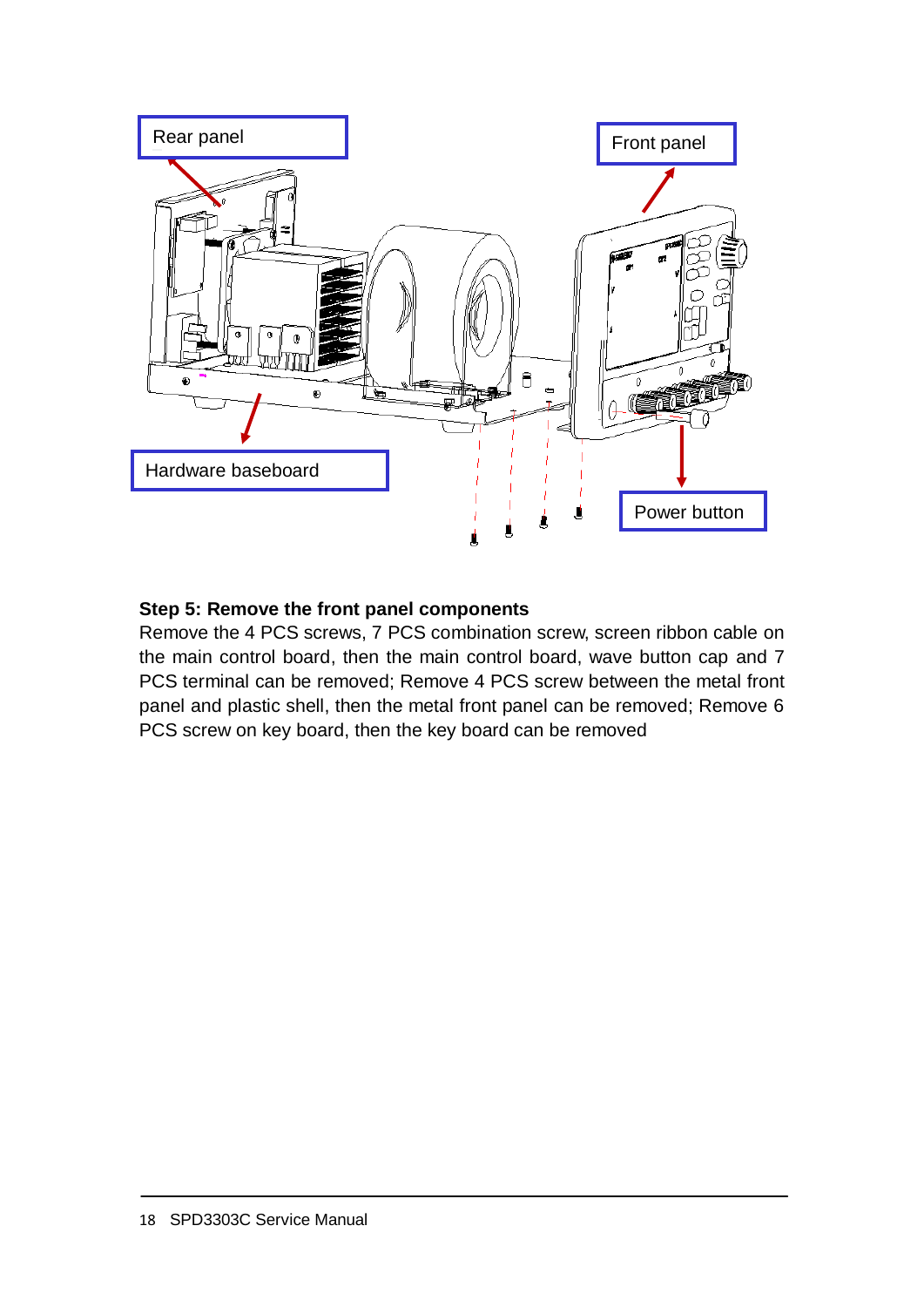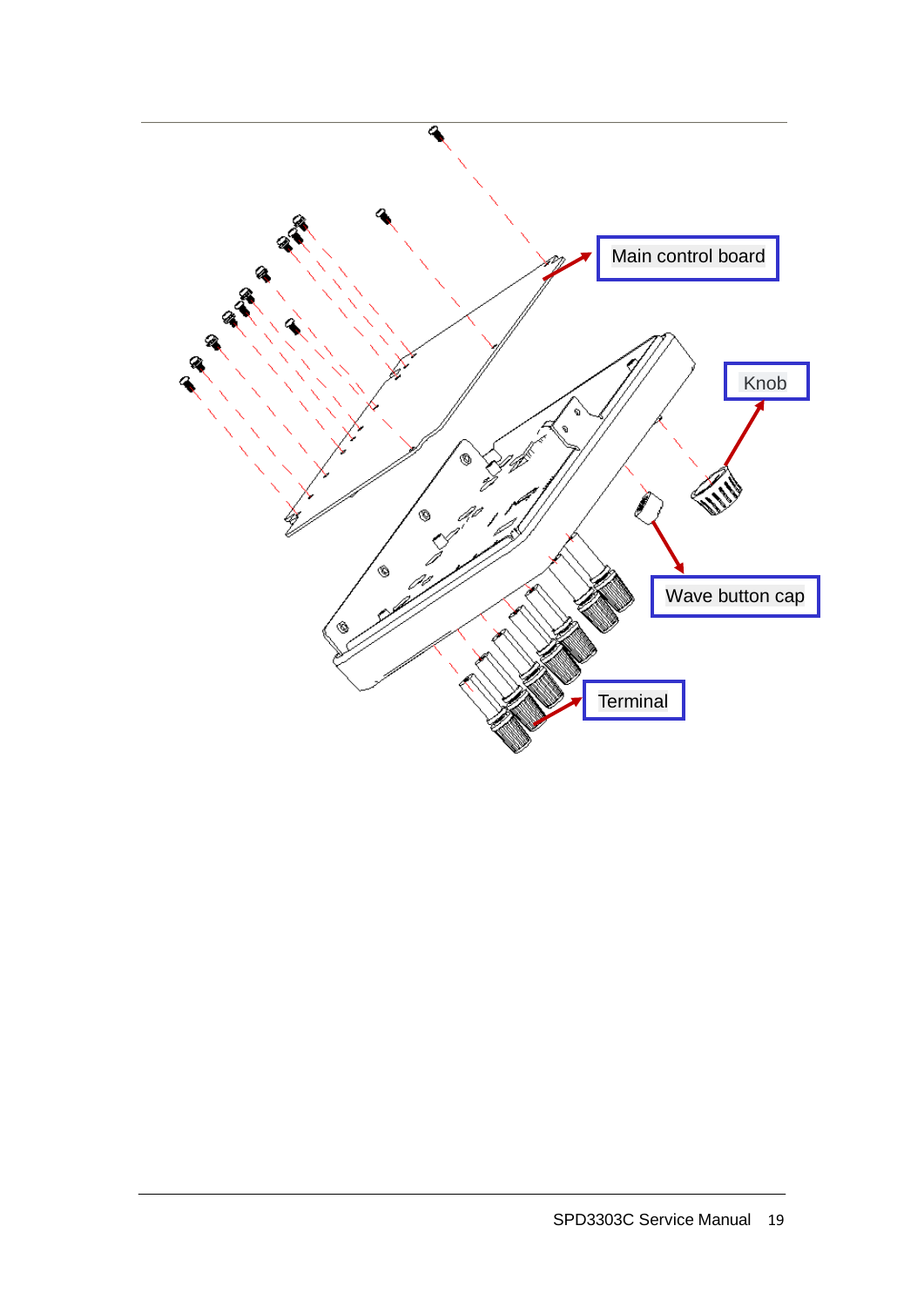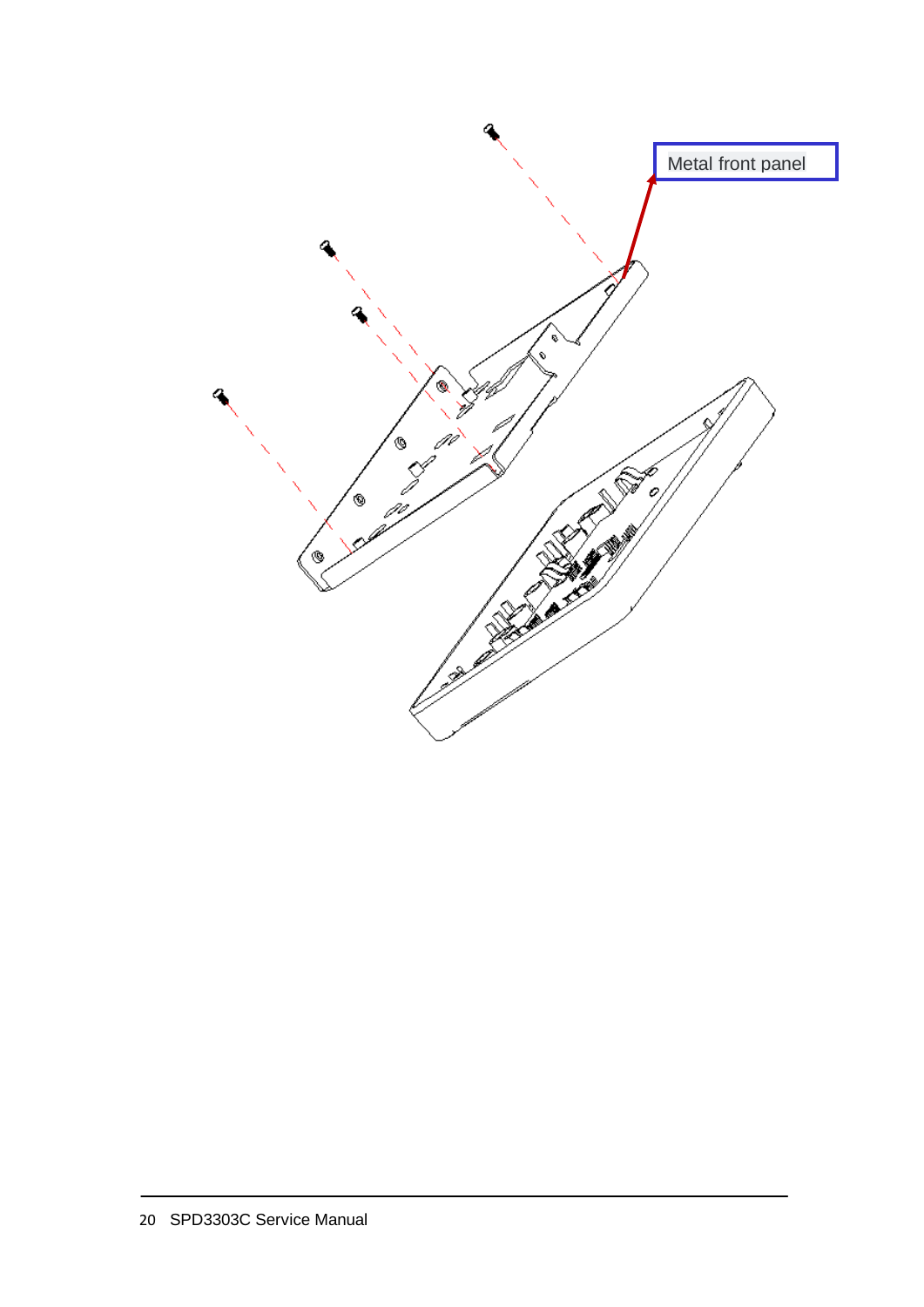

#### **Step 6: Remove hardware components**

Remove 4 PCS screws and the cable between hardware rear pannel and hardware baseboard, then the hardware components can be removed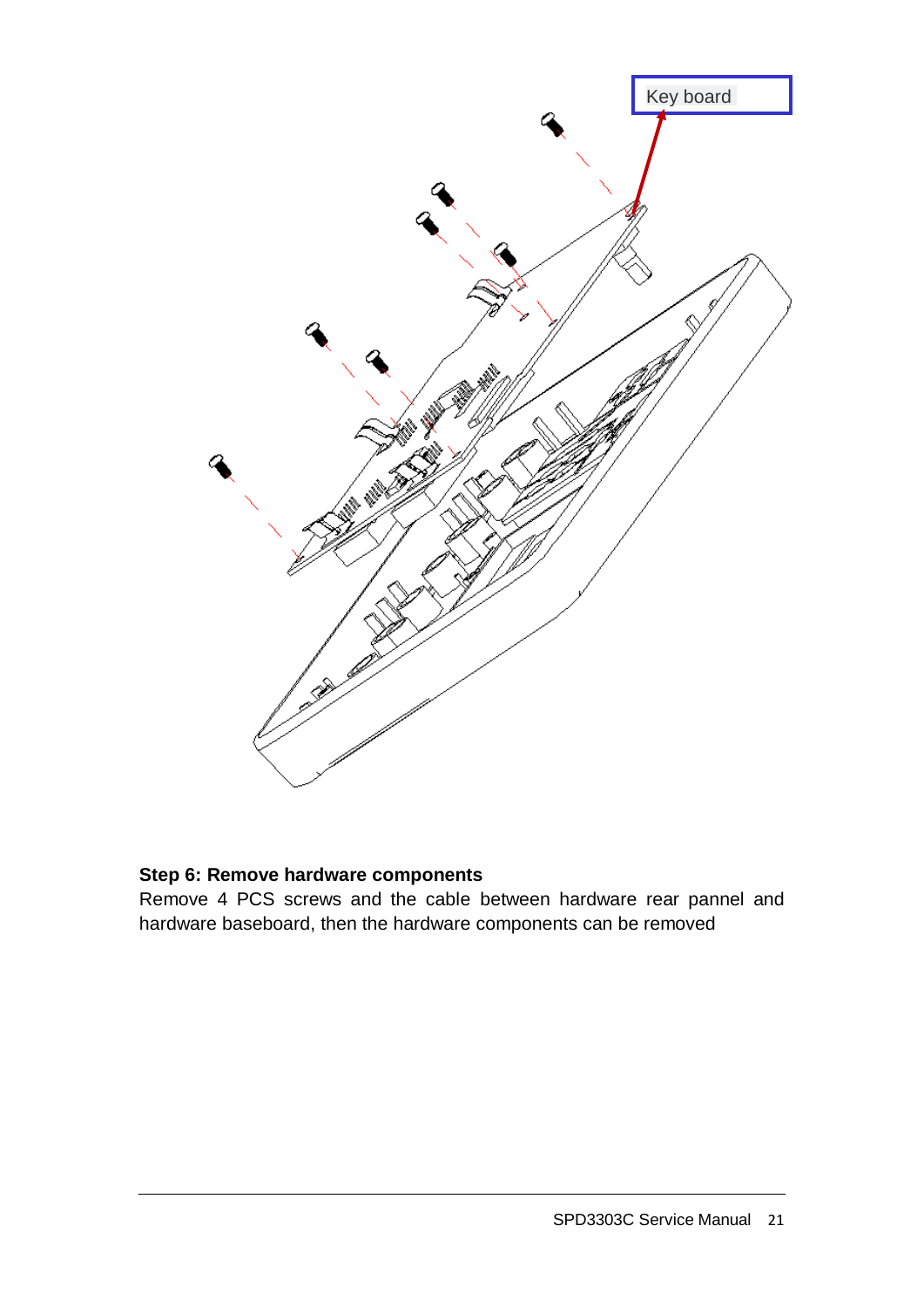

#### **Step 7: Remove hardware rear pannel components**

Remove 6 PCS screws, then the power AC switch board and USB board can be removed; Remove the 4 PCS screws, then the fan can be removed.



#### **Step 8: Remove hardware main component**

Remove 10 PCS screws and the cables, then the small power board and power switch board can be removed; Remove the 8 PCS screws, then the transformer and floor mats can be removed.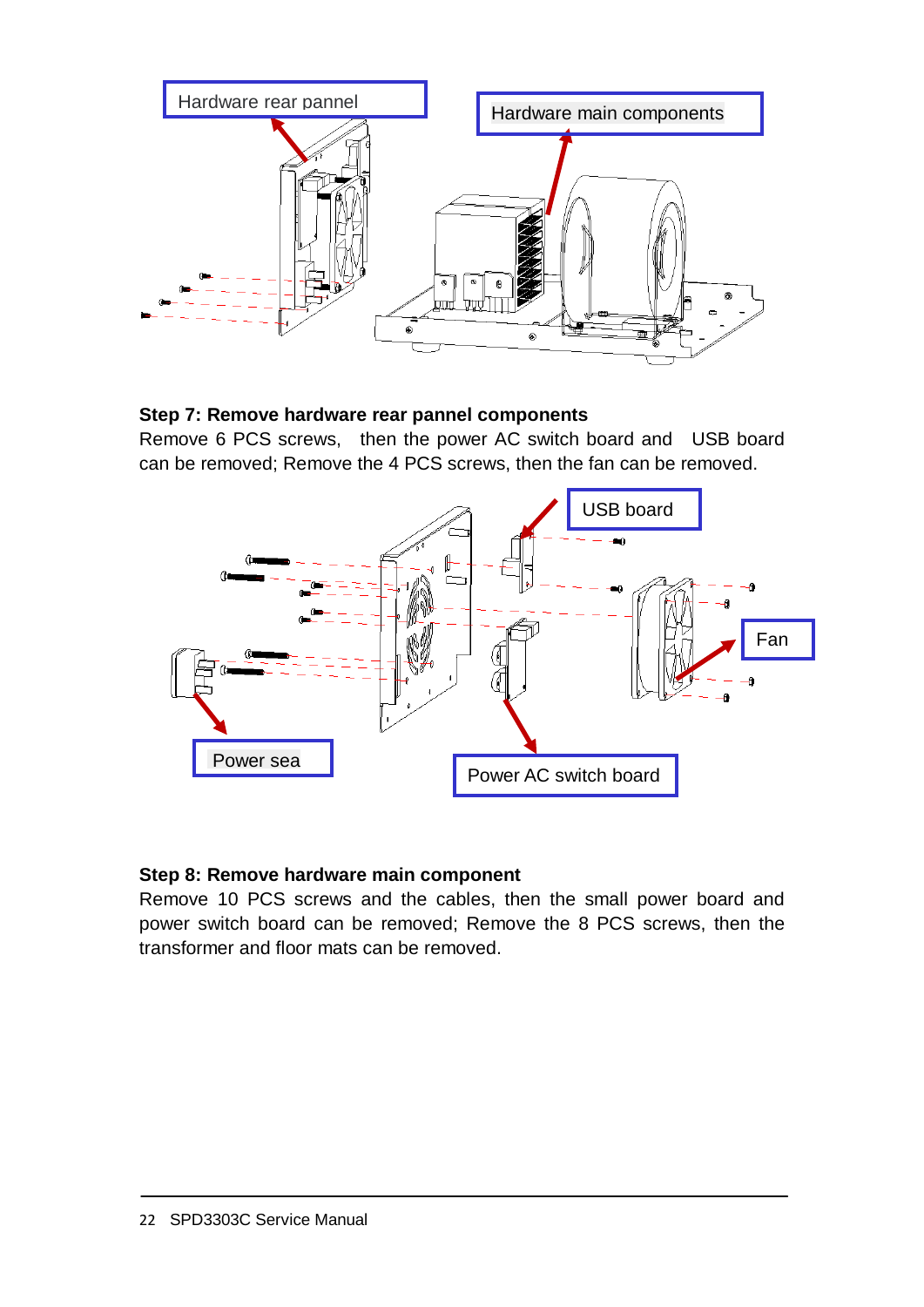

#### **Note:**

To assemble the generator, please follow these same steps in reverse order.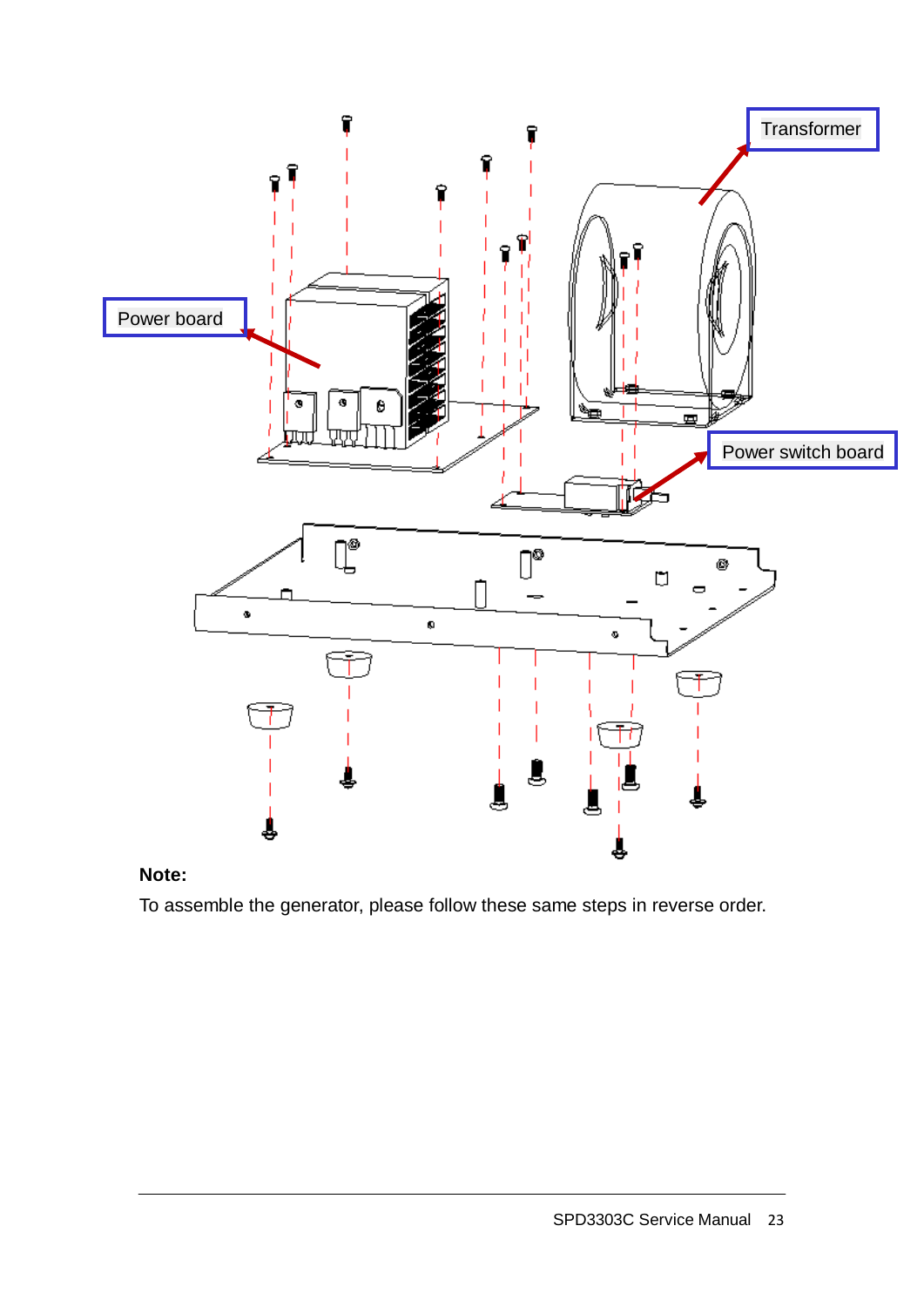## <span id="page-25-0"></span>**Troubleshooting**

The internal structure of the SPD3303C Power Supply consists of power board, main board and switching board, and they are linked through cables or connectors. This chapter explains the main checking procedures for these three boards by measuring the rated test points on them, thus to help you decide the reason for the failure you encounter while operating SPD3303C.

## <span id="page-25-1"></span>**ESD Precautions**

While performing any internal test of the SPD3303C, please refer to the following precautions to avoid damages to its internal modules or components result from ESD.

- Touch circuit boards by the edges as possible as you can.
- Reduce handling of static-sensitive modules when necessary. .
- Wear a grounded antistatic wrist strap to insulate the static voltage from your body while touching these modules.
- Operate static-sensitive modules only at static-free areas. Avoid handling modules in areas that allow anything capable of generating or holding a static charge.

## <span id="page-25-2"></span>**Required Equipments**

The equipments listed in the table are required to troubleshoot the multimeter.

| <b>Equipment</b>          | <b>Critical Specifications</b>           | <b>Example</b>  |
|---------------------------|------------------------------------------|-----------------|
| <b>Digital Multimeter</b> | Accuracy $\pm 0.05\%$<br>1 mV resolution | Siglent SDM3055 |

|  | Table 5-1 required equipments |
|--|-------------------------------|
|  |                               |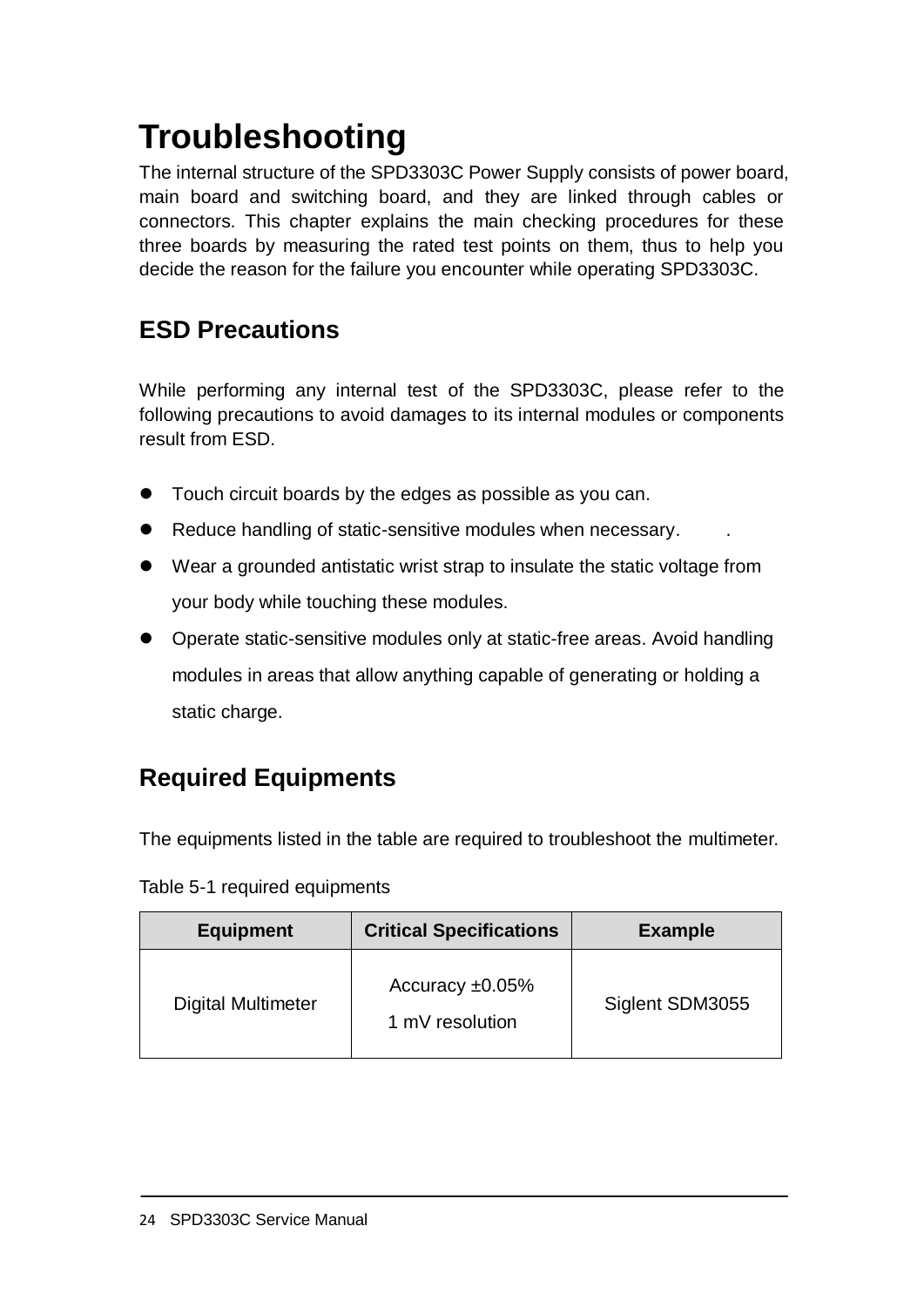## <span id="page-26-0"></span>**Power Board Drawing**

Power Board mainly works on rectifiers. Please refer to the following drawing to quickly locate the test points on the analog board for easy resolution of the failures you encounter.

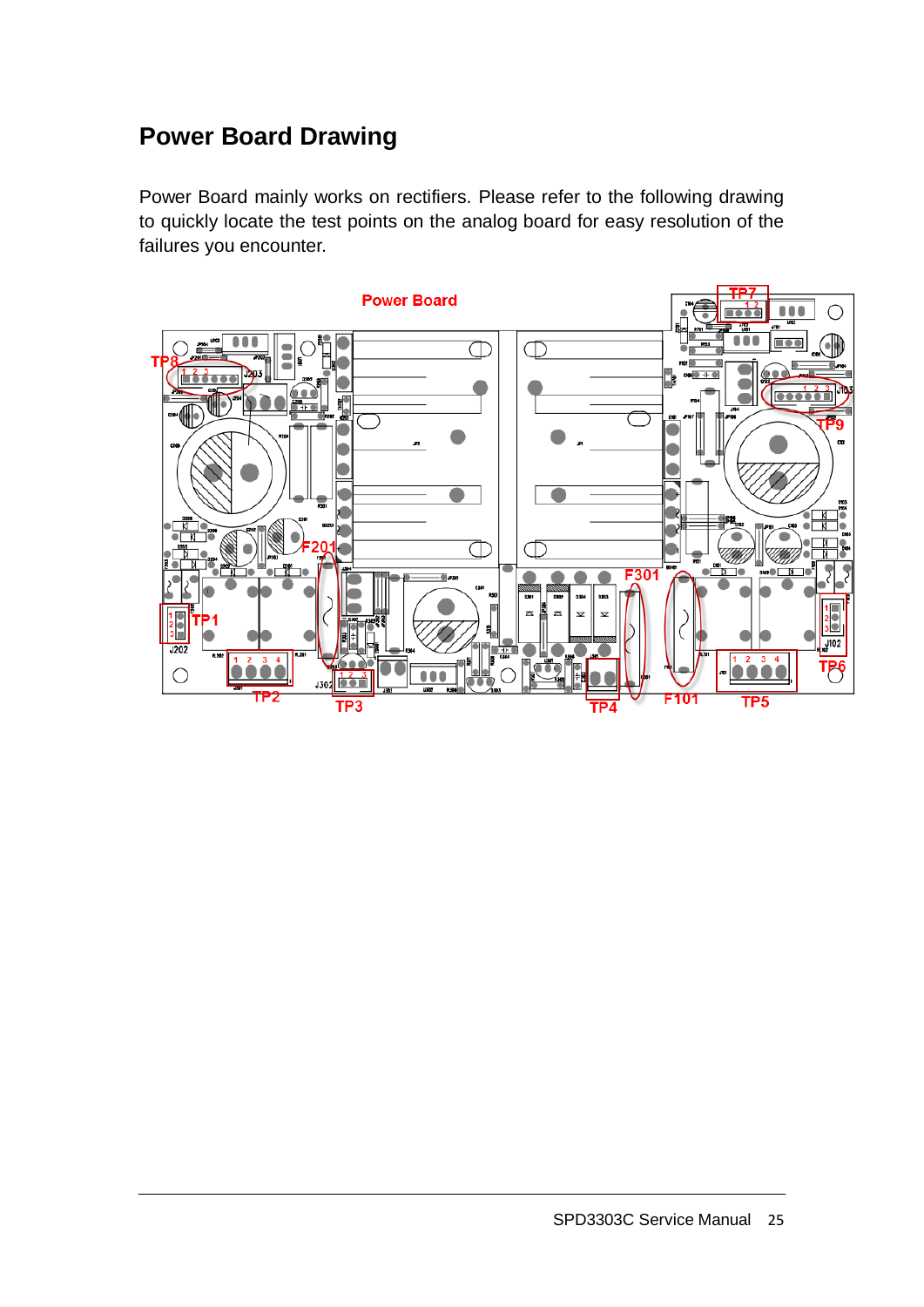## <span id="page-27-0"></span>**Main Board Drawing**

Main board is used to control and manage the whole internal system of the Power Supply. It completes the GUI function, controlling and configuration function for power board as well as man-machine interaction. Please refer to the following drawing to quickly locate the test points on the main board for easy resolution of the failures you encounter.

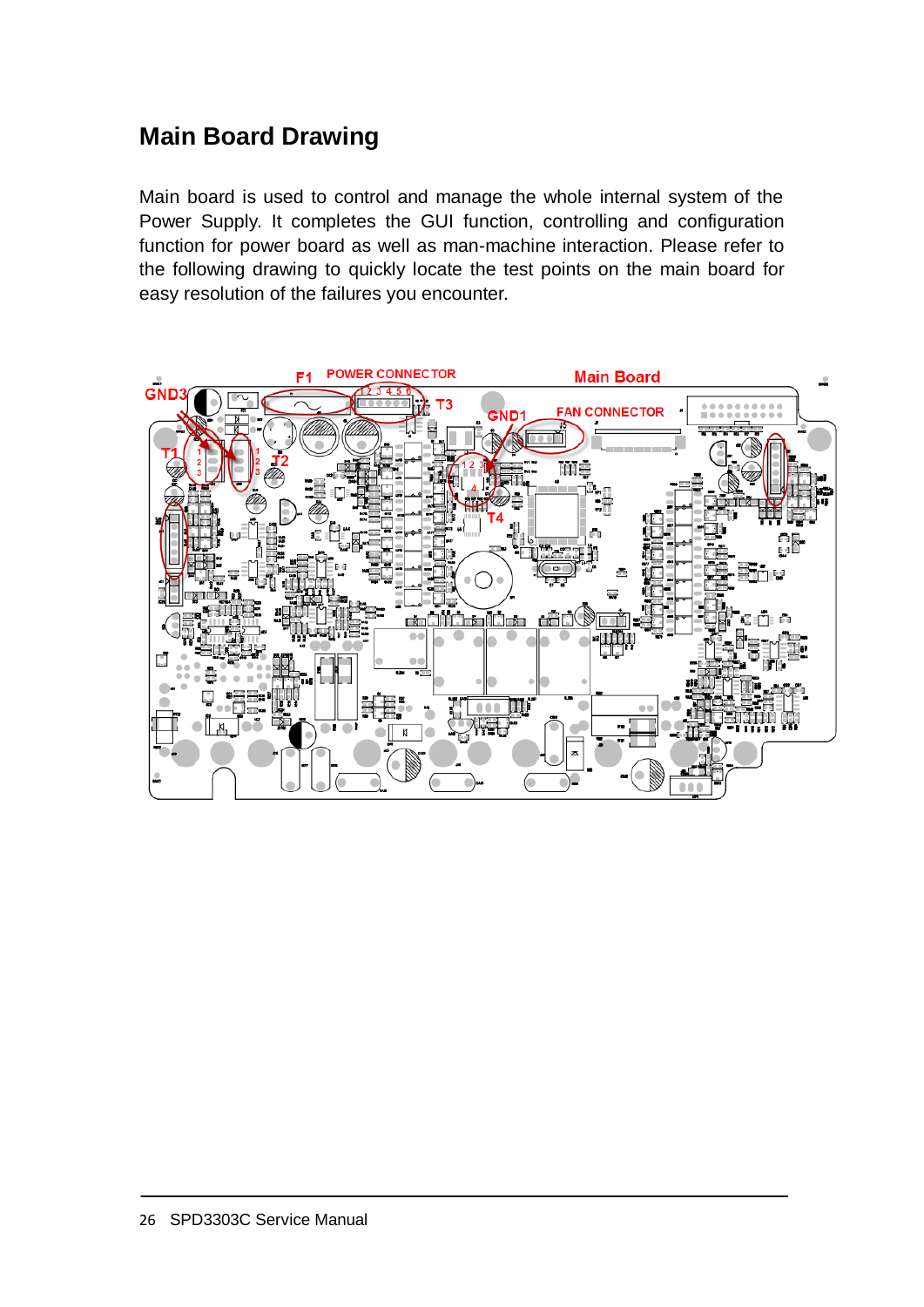## <span id="page-28-0"></span>**Check the Power Board**

Here are procedures for testing the power board:

- 1. Several kinds of connectors including Fan Connector, Power Connector on the power board. Check if all these connectors are connected properly.
- 2. Make sure that the connectors on the power board are properly connected, then connect the SPD3303C to AC power and turn it on. Check if the voltage values at all test points are within the spec range using a digital multimeter. The voltage parameters to be tested are listed in table below:

#### <span id="page-28-1"></span>**Voltage Checking**

Test the voltage points on the power board in the table below. If each tested voltage value is within the corresponding spec range referring to the table above, then the power board works normally. Otherwise, it proves to be faulted, please return it to the factory to have it repaired or contact SIGLENT.

| <b>Test point</b> | <b>Name</b>  | <b>Test pin</b> | Voltage (V)         | Error (V) |
|-------------------|--------------|-----------------|---------------------|-----------|
| TP <sub>1</sub>   | J202         | 1 to $2$        | 19.2 VAC            | ±2        |
|                   |              | $3$ to $2$      | <b>VAC</b><br>19.2  | ±2        |
|                   |              | 1 to $4$        | <b>VAC</b><br>34.9  | ±4        |
| TP <sub>2</sub>   | J201         | $2$ to 4        | <b>VAC</b><br>21.3  | ±2.5      |
|                   |              | $3$ to $4$      | <b>VAC</b><br>7.2   | ±1        |
| TP <sub>3</sub>   | J302         | $3$ to $2$      | <b>VDC</b><br>$+15$ | ±0.5      |
| TP4               | J301         | 1 to $2$        | <b>11.2 VAC</b>     | ±1.5      |
|                   |              | 1 to $4$        | <b>VAC</b><br>34.9  | ±4        |
| TP <sub>5</sub>   | J101         | $2$ to $4$      | <b>VAC</b><br>21.3  | ±2.5      |
|                   |              | $3$ to $4$      | 7.2<br><b>VAC</b>   | ±1        |
| TP <sub>6</sub>   | J102         | 1 to $2$        | <b>VAC</b><br>19.2  | ±2        |
|                   |              | $3$ to $2$      | <b>VAC</b><br>19.2  | ±2        |
| TP7               | J702         | $2$ to 1        | <b>VDC</b><br>$+8$  | ±1        |
| TP <sub>8</sub>   | <b>JP205</b> | 1 to $2$        | <b>VDC</b><br>$-15$ | ±0.5      |
|                   |              | $3$ to $2$      | <b>VDC</b><br>$+15$ | ±0.5      |
| TP <sub>8</sub>   | JP103        | 1 to $2$        | <b>VDC</b><br>$+15$ | ±0.5      |

Table 5-3 Test DC voltages of the power board

SPD3303C Service Manual 27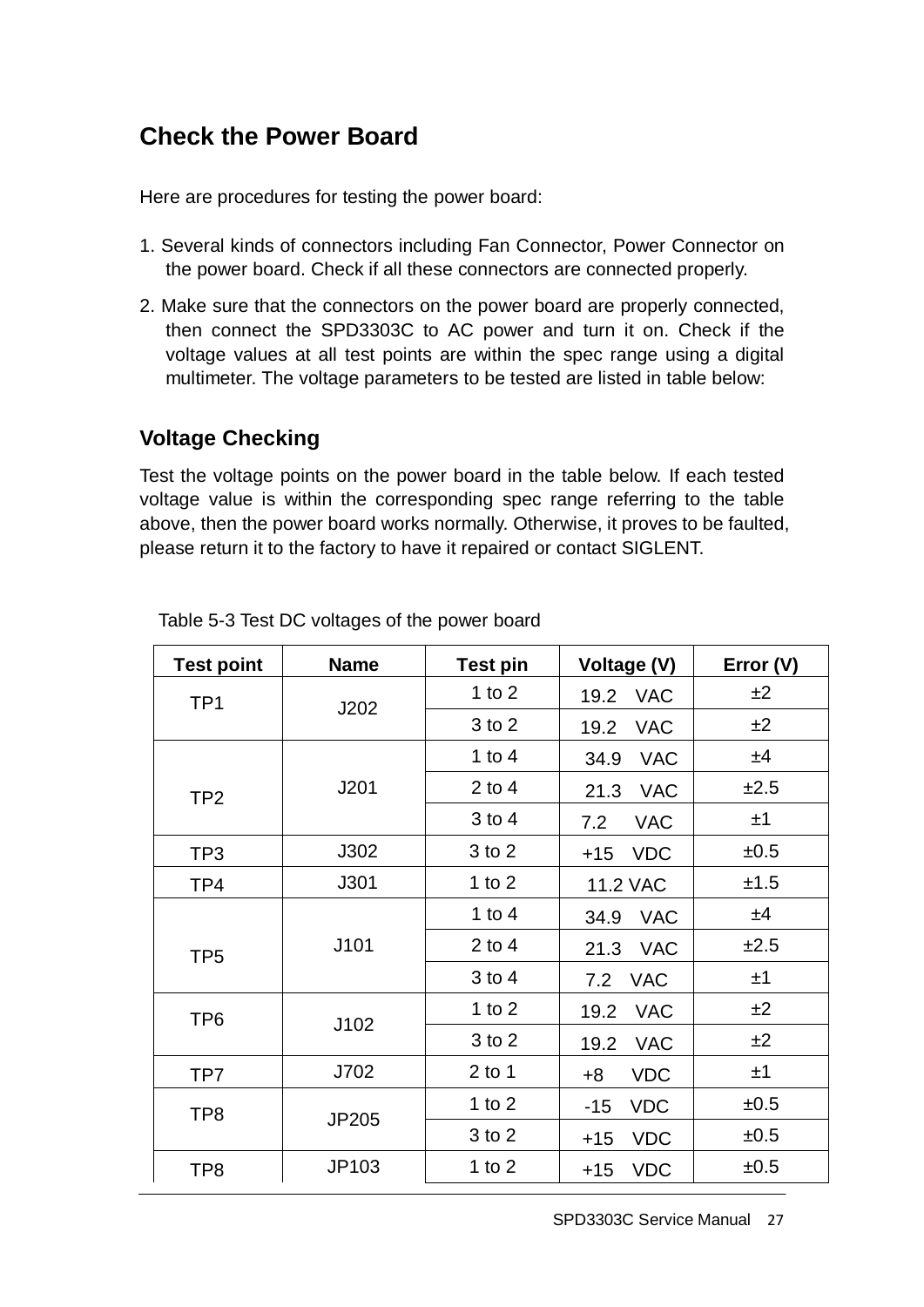|             |                  | 3 to 2 | $-15$ VDC | ±0.5 |
|-------------|------------------|--------|-----------|------|
|             | F <sub>101</sub> | Good?  |           |      |
| <b>FUSE</b> | F <sub>201</sub> | Good?  |           |      |
|             | F301             | Good?  |           |      |

I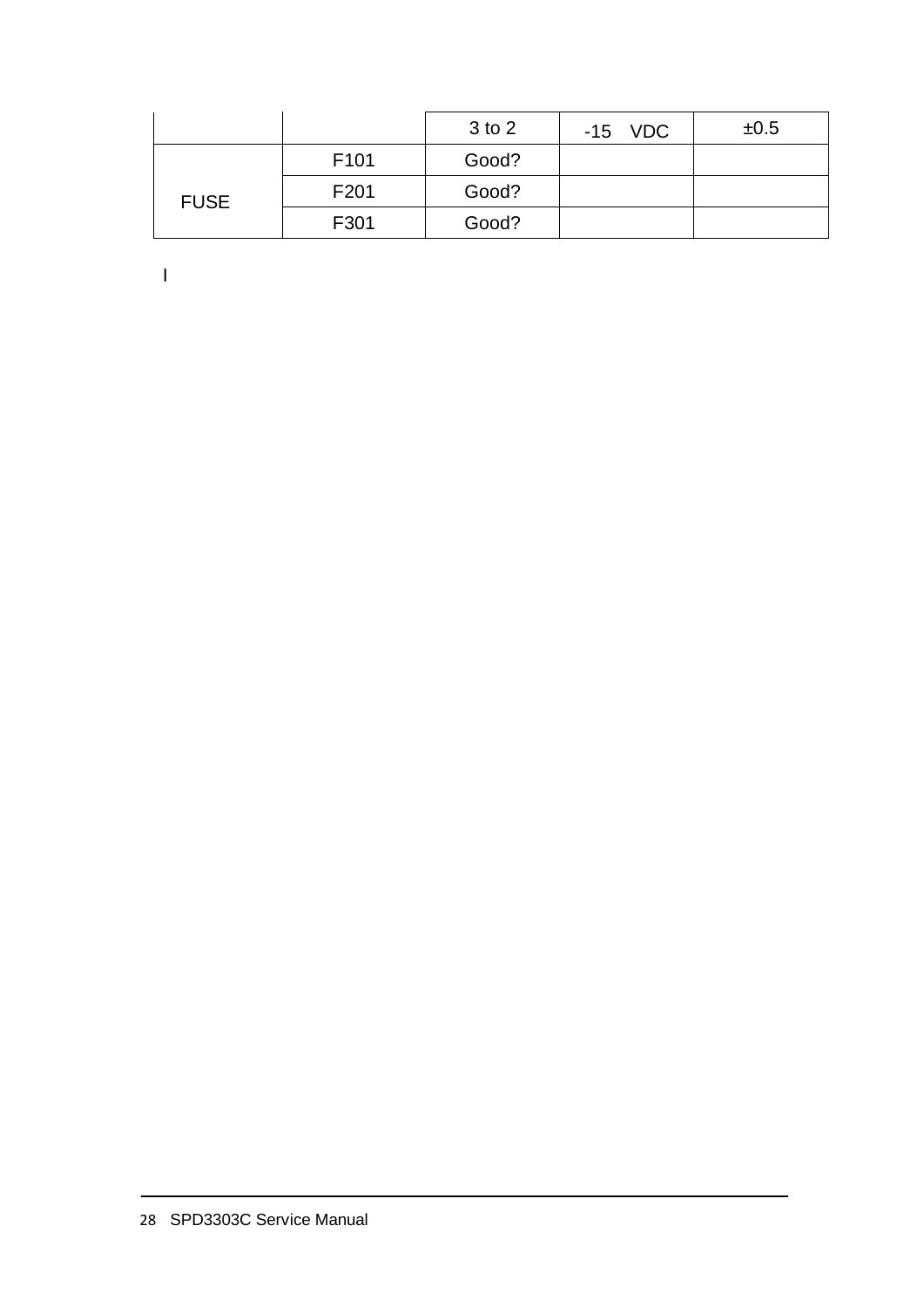## <span id="page-30-0"></span>**Check the Main Board**

Here are procedures for testing the main board:

- 1. Several kinds of connectors including Fan Connector and Power Connector are located on the main board. Check if all these connectors are connected properly.
- 2. Make sure that the connectors on the main board are properly connected, then connect the SPD3303C to AC power and turn it on. Check if the voltage values at all test points are within the spec range using a digital multimeter. The voltage parameters to be tested are listed in table below:

#### <span id="page-30-1"></span>**Voltage Checking**

Test the voltage points on the main board in the table below. If each tested voltage value is within the corresponding spec range referring to the table above, then the main board works normally. Otherwise, it proves to be faulted, please return it to the factory to have it repaired or contact SIGLENT.

| <b>Test point</b> | <b>Name</b>     | Pin        | Voltage (V)    | Error (V) |
|-------------------|-----------------|------------|----------------|-----------|
| T <sub>1</sub>    | UC <sub>1</sub> | 3 to 1     | $-15$ VDC      | ±0.5      |
| T <sub>2</sub>    | UC <sub>2</sub> | 3 to 2     | $+15$ VDC      | ±0.5      |
| T <sub>3</sub>    | J <sub>1</sub>  | 1 to $2$   | <b>7.5 VAC</b> | ±1        |
|                   |                 | $3$ to $4$ | <b>19 VAC</b>  | ±2        |
| T <sub>4</sub>    | U <sub>2</sub>  | 1 to $3$   | $+5$ VDC       | ±0.5      |
|                   |                 | $2$ to $3$ | $+3.3$ VDC     | ±0.2      |
| <b>FUSE</b>       | F1              | Good?      |                |           |

Table 5-4 Test DC voltages of the main board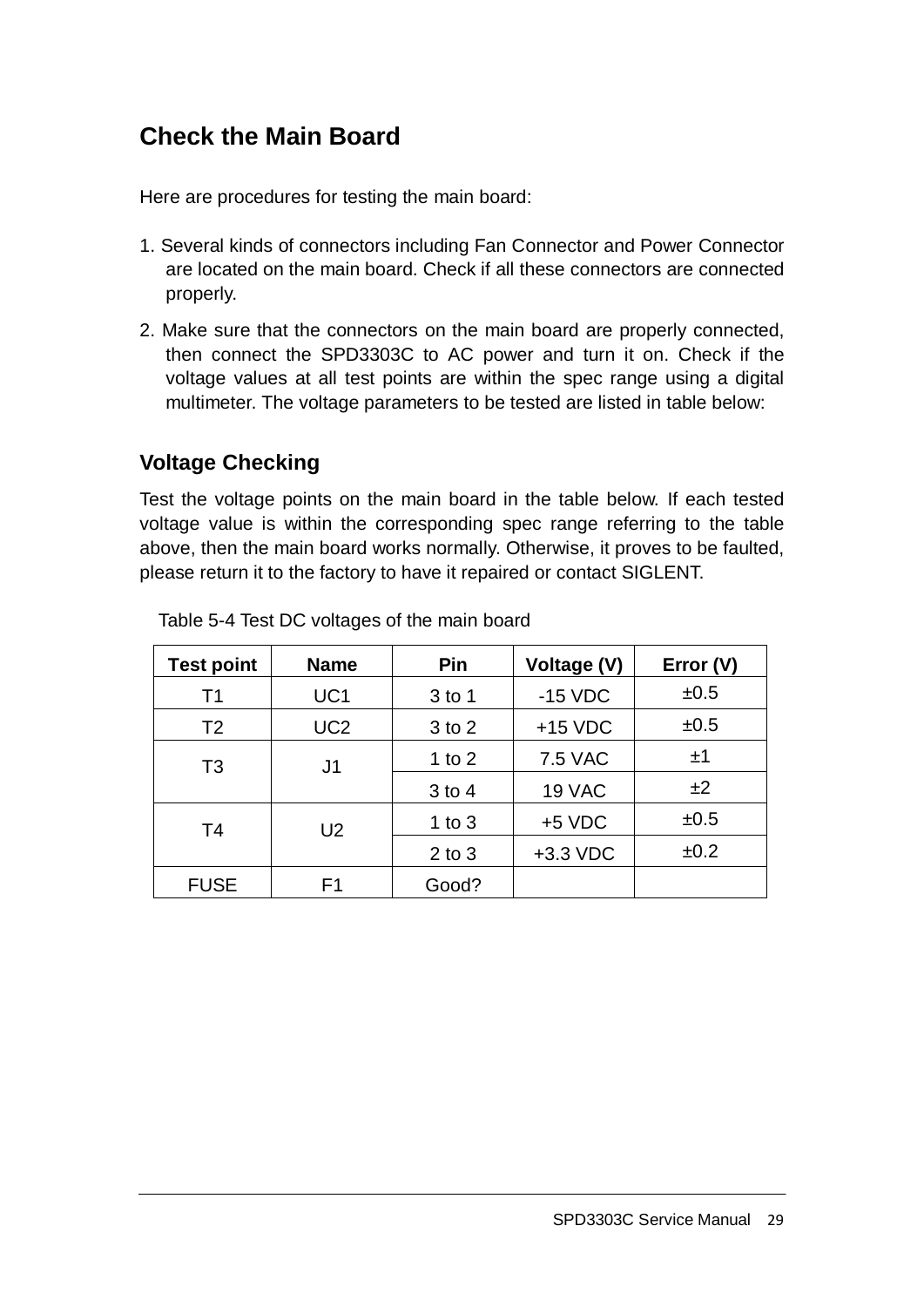## <span id="page-31-0"></span>**Quick Guide for General Failures**

The general hardware failures are described in the following. Reading the following information can help you quickly handle some easy hardware failures with more convenience.

#### **1. No start-up after pressing the Power button:**

- (1) Check if the power cord is correctly connected.
- (2) Check if the power button is usable.
- (3) Check whether the fuse has been burnt out. If the fuse needs to be changed, please contact SIGLENT as soon as possible and return the instrument to the factory to have it repaired by qualified personnel.
- (4) Check if the power connector is properly connected to the main board and power board.
- (5) If the instrument still does not work normally, please contact SIGLENT.

#### **2. The instrument starts up with a dark screen:**

- (1) Check if the power connector is properly connected to the main board.
- (2) If the instrument still does not work normally, please contact SIGLENT.

#### **3. No response after pressing any button or abnormal display of the screen:**

- (1) Check if the two end of the connector between the keypad circuit board and the main board is properly connected.
- (2) If the instrument still does not work normally, please contact SIGLENT.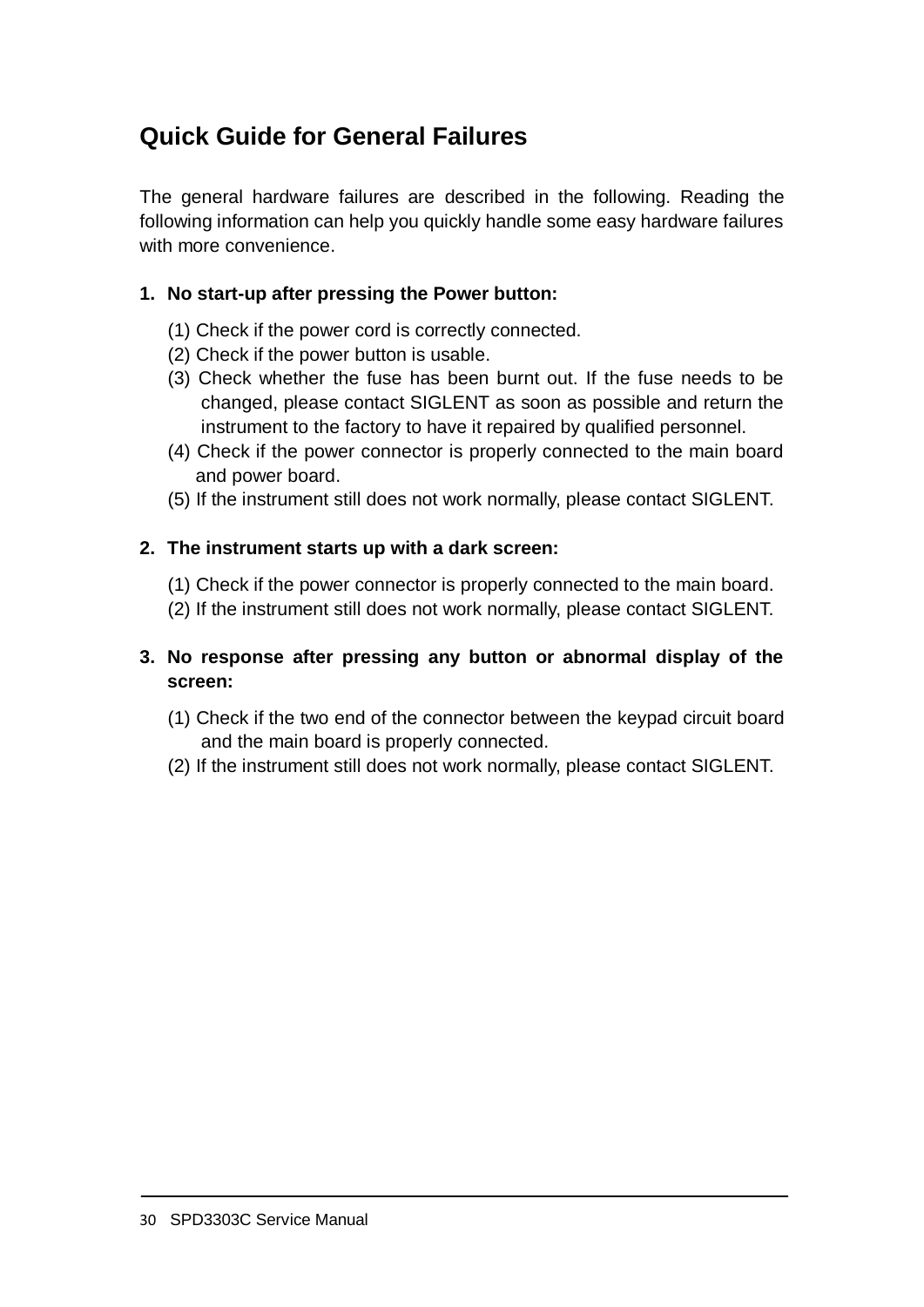## <span id="page-32-0"></span>**Maintenance**

## <span id="page-32-1"></span>**Maintain Summary**

**SIGLENT** warrants that the products it manufactures and sells are free from defects in materials and workmanship for a period of three years from the date of shipment from an authorized **SIGLENT** distributor. If a product proves defective within the respective period, **SIGLENT** will provide repair or replacement as described in the complete warranty statement.

To arrange for service or obtain a copy of the complete warranty statement, please contact your nearest **SIGLENT** sales and service office.

Except that as provided in this summary or the applicable warranty Statement, **SIGLENT** makes no warranty of any kind, express or implied, including without limitation the implied warranties of merchantability and fitness for a particular purpose. In no case shall **SIGLENT** be liable for indirect, special or consequential damages.

## <span id="page-32-2"></span>**Repackaging for Shipment**

If the unit needs to be shipped to **SIGLENT** for service or repair, be sure:

- 1. Attach a tag to the unit identifying the owner and indicating the required service or repair.
- 2. Place the unit in its original container with appropriate packaging material for shipping.
- 3. Secure the container with strong tape or metal bands.

If the original shipping container is not available, place your unit in a container which will ensure at least 4 inches of compressible packaging material around all sides for the instrument. Use static-free packaging materials to avoid additional damage to your unit.